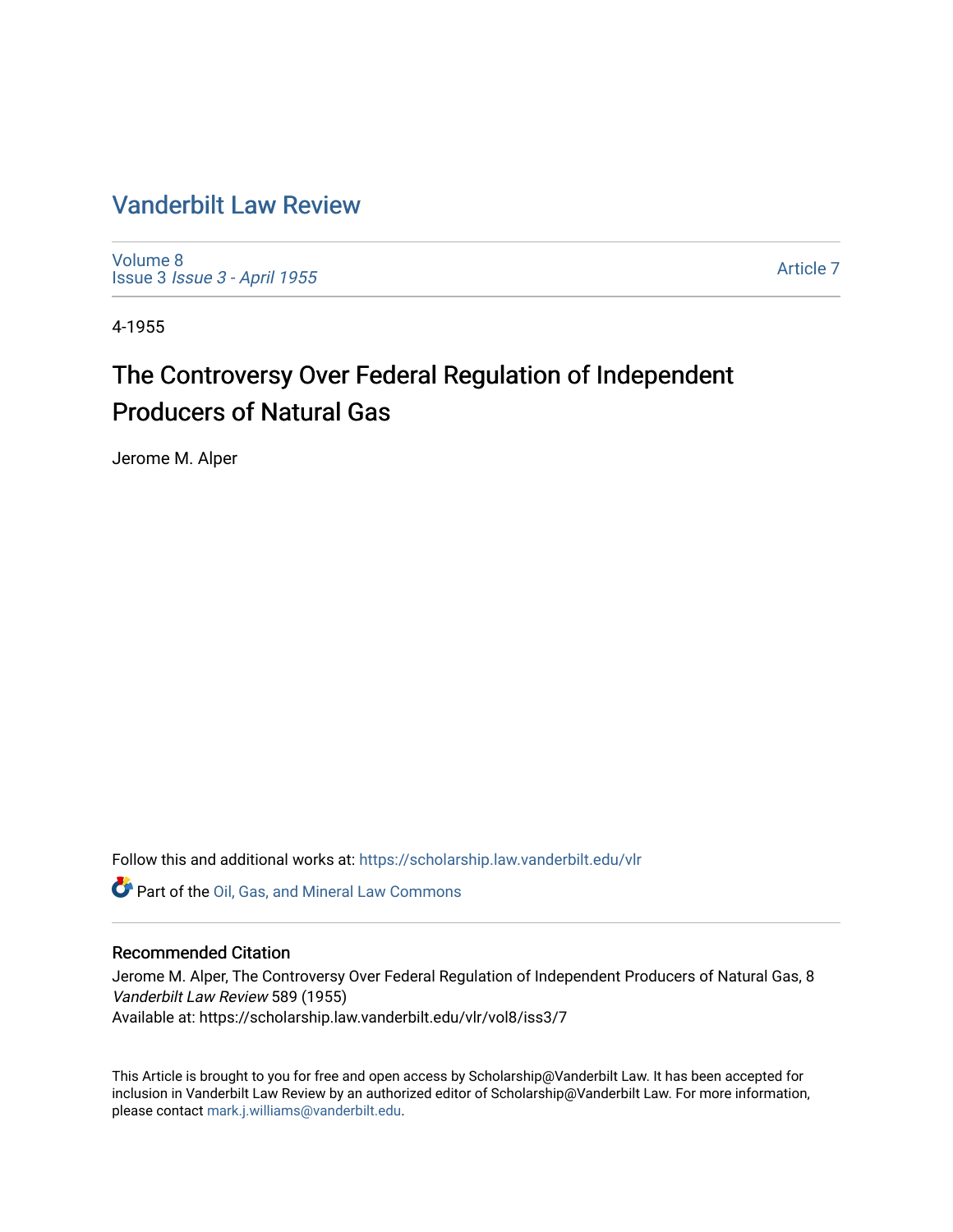# THE CONTROVERSY OVER FEDERAL **REGULATION** OF **INDEPENDENT** PRODUCERS OF **NATURAL GAS**

#### **JEROME** M. ALPER\*

#### **INTRODUCTION**

The Natural Gas Act,<sup>1</sup> enacted in 1938, gives to the Federal Power Commission the power of comprehensive regulation over the transportation of natural gas in interstate commerce and over the sale in interstate commerce of natural gas for resale. Under this statute the Commission has regulated the activities of the interstate pipelines which link the distant market points with the producing fields. One of the most controversial questions arising in the administration of the Act has been whether the producers and processors which sell the natural gas to the interstate transmission lines are subject to the Act. The question remained open until the opinion of the Supreme Court on June 7, 1954, in *Phillips Petroleum Company v. Wisconsin,2* resolved the issue in the affirmative.

The problem was one of statutory construction. The legislative grant of jurisdiction to the Federal Power Commission reads as follows:

"The provisions of this act shall apply to the transportation of natural gas in interstate commerce, to the sale in interstate commerce of natural gas for resale for ultimate public consumption for domestic, commercial, industrial, or any other use, and to natural-gas companies engaged in such transportation or sale, but shall not apply to any other transportation or sale of natural gas or to the local distribution of natural gas or to the facilities used for such distribution or to *the production or gathering of natural gas."3* (Emphasis supplied)

The litigation was initiated in 1948 by an investigation ordered by the Commission to determine whether Phillips is a natural gas company.4 Although Phillips sold and delivered gas to interstate pipelines, which then transported the gas through several states and sold the gas for resale in many states, the Commission held that such sales were within the exemption granted to "production or gathering."5 The Court of Appeals, one judge dissenting, reversed the Commission.6 The Supreme Court held that the sales by Phillips were sales for resale

589

<sup>\*</sup> Member of the Bars of Tennessee, Illinois, and the District of Columbia. Utility law specialist, practicing in Washington, D. C.

<sup>1. 52</sup> **STAT.** 821-33 (1938); **15** U.S.C.A. § 717-717w (1946).

<sup>2. 347</sup> U.S. 672 (1954).<br>3. Natural Gas Act § 1(b), 52 STAT. 821 (1938), 15 U.S.C.A. § 717 (1946).<br>4. The statutory definition is as follows: "Sec. 2(6) 'Natural-gas company'<br>means a person engaged in the transportation of 822 (1938), **15** U.S.C.A. § 717a (1946). 5. *In re* Phillips Petroleum Co., 10 F.P.C. 246, 90 P.U.R. **(N.S.) 325** (1951).

<sup>6. 205</sup> F.2d 706 (D.C. Cir. 1953).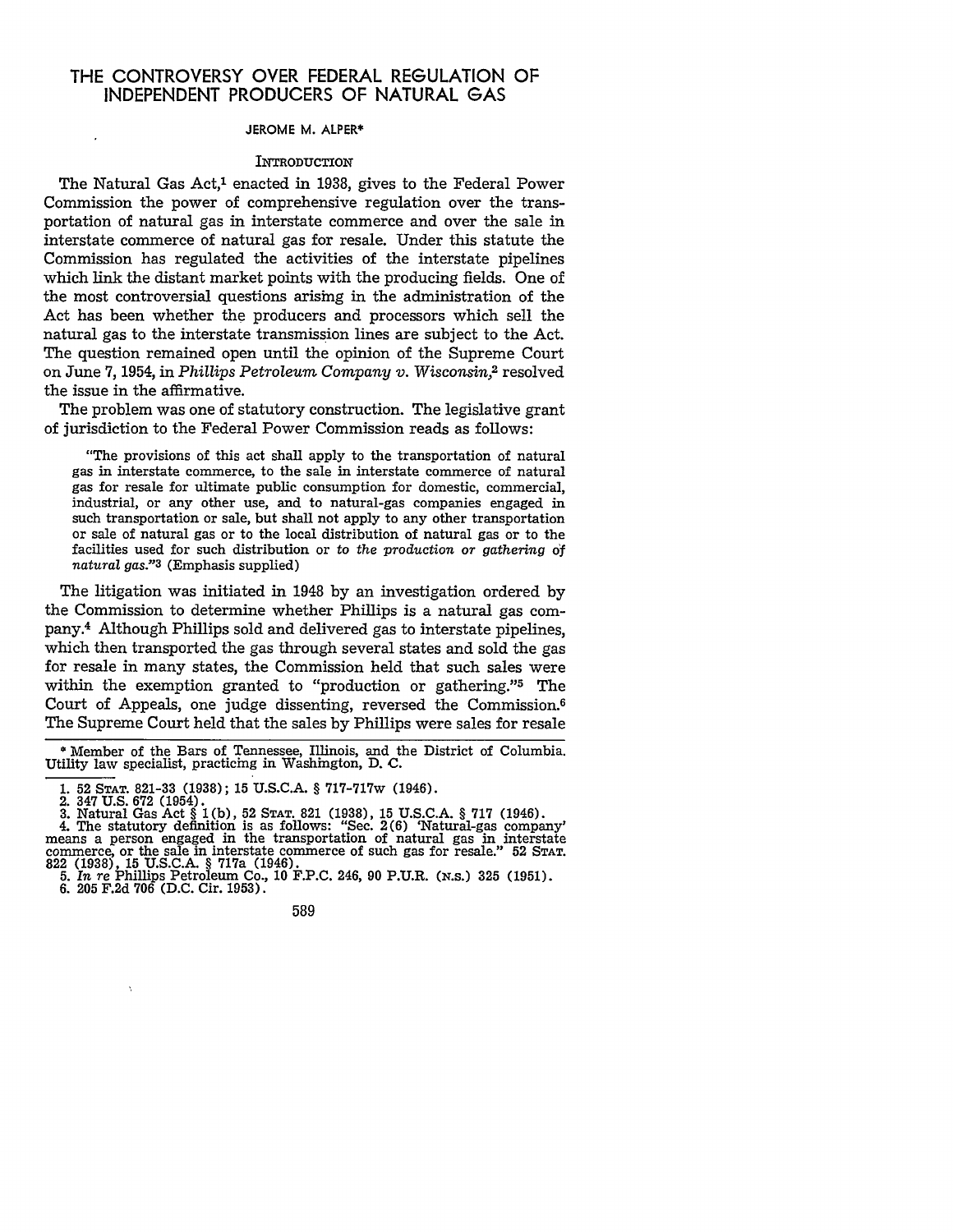in interstate commerce and that the statutory exemption for "production or gathering" was not intended to encompass such sales, stating that exceptions to the primary grant of jurisdiction are to be strictly construed. In the concluding paragraph of the majority opinion it was stated:

"Regulation of the sales in interstate commerce for resale made **by** a so-called independent natural-gas producer is not essentially different from regulation of such sales when made **by** an affiliate of an interstate pipeline company. In both cases, the rates charged may have a direct and substantial effect on the price paid **by** the ultimate consumers. Protection of consumers against exploitation at the hands of natural-gas companies was the primary aim of the Natural Gas Act. *Federal Power Commission* v. Hope *Natural Gas Co.,* supra, at **610."7**

The enactment was based on the Congressional finding that federal regulation of the interstate transportation and sale of natural gas is in the public interest.8 As the Supreme Court points out, the states may regulate the local distribution of gas at retail but the wholesales of gas in interstate commerce are constitutionally not subject to state regulation. The Federal Power Commission under the Natural Gas Act was to fill this jurisdictional gap and supplement the regulation by the states.

Natural gas has grown in importance as a fuel since the enactment of the Act in 1938. At that time there were relatively few major interstate pipelines and the markets served by them were mostly in the western producing states and adjoining areas of the midwest. The gas transmission systems now reach and serve practically every state in the Union, except the Pacific northwest, and the Commission has recently approved a proposal to serve that area.<sup>9</sup> In 1936 natural gas represented only ten percent of the energy consumed in the country, whereas in 1953 it accounted for approximately twenty-three percent. During this period residential customers have increased from 8 million to 24.2 million. This period has also witnessed great increases in the field price of gas. Back in the middle 1930's gas was sold in the field in the neighborhood of **20-30** per thousand cubic feet, (MCF), whereas in 1954 large volumes have been contracted for as high as  $16¢-20¢$  per thousand cubic feet. The aggregate value at the well of marketed production has increased from \$119,- 000,000 in 1936 to \$775,000,000 in 1953, and the total gas bill paid by consumers in 1953 aggregated \$2,250,000,000. This is to be compared with a total gas bill in 1945 of \$681,000,000.10

The articulation of jurisdiction over independent producers sixteen years after the enactment of the Natural Gas Act has created difficult

<sup>7. 347</sup> U.S. 672, 685 (1954).<br>8. Natural Gas Act § 1(a), 52 Srar. 821 (1938), 15 U.S.C.A. § 717 (1946).<br>9. Pacific Northwest Gas Company, FPC Opinion No. 271, June 16, 1954.<br>10. AMERICAN GAS ASSOCIATION, GAS FACTS (1953 Dat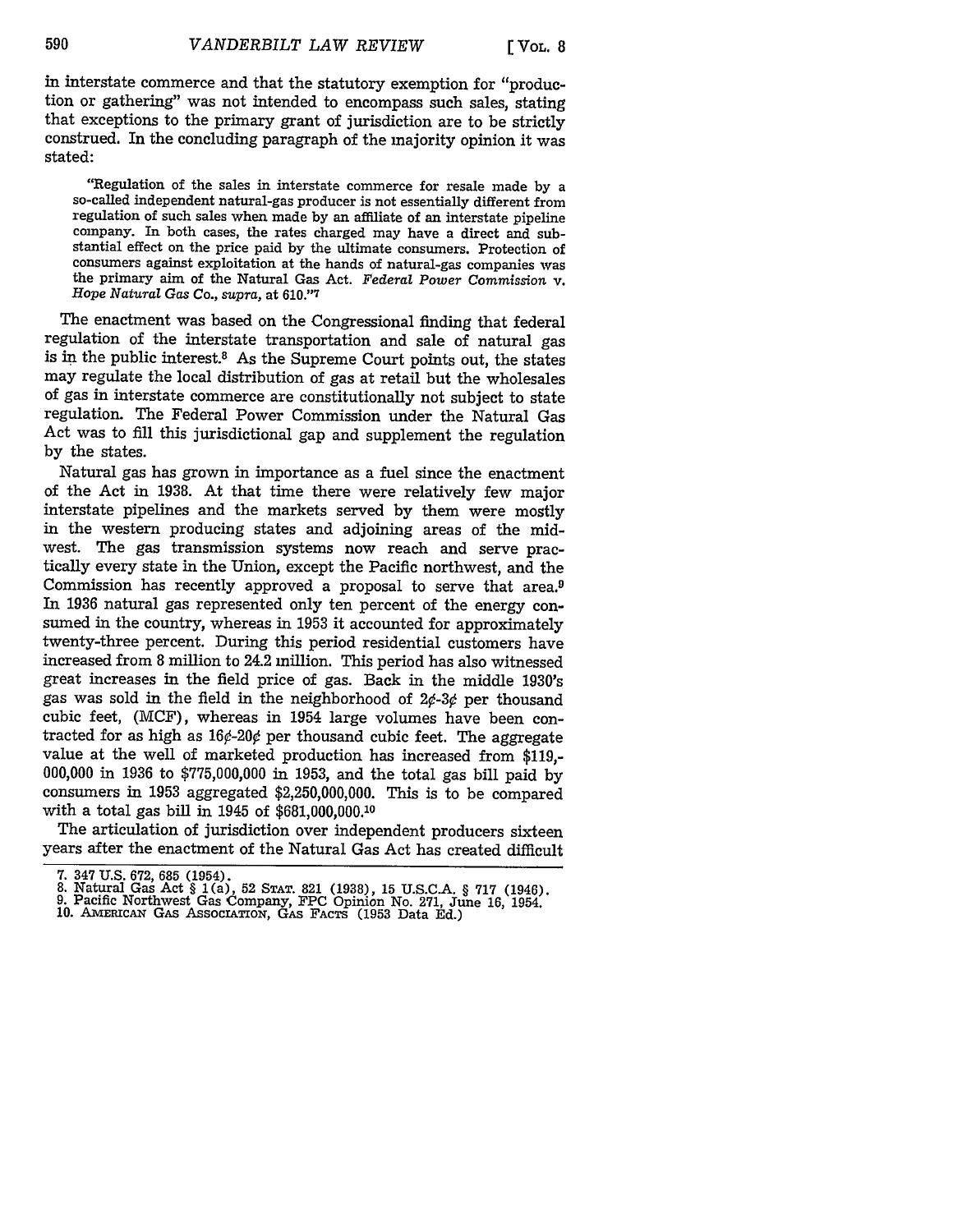problems of integrating the new regulation into the existing pattern of regulation. Moreover, the *Phillips* case has reactivated the political issue over regulation of producers. This article will attempt a rather general discussion of the problems and considerations involved in producer regulation with the hope of affording a degree of orientation in both the regulatory and political aspects for members of the bar not directly concerned with the issues.<sup>10a</sup>

#### *Scope of the Regulation of the Natural Gas Act*

The Natural Gas Act gives the Federal Power Commission comprehensive jurisdiction over the activities of natural gas companies. The Act gives the Commission jurisdiction over the rates and charges for any transportation or sale subject to the jurisdiction of the Commission, and a natural-gas company is required to obtain a certificate of public convenience and necessity from the Commission before any service can be undertaken or any existing service abandoned. These key provisions are supported by other provisions giving the Commission jurisdiction over accounts and records, rates of depreciation and amortization, and jurisdiction to require natural-gas companies to file such annual or other periodic and special reports as the Commission may prescribe covering full information as to assets and liabilities, capitalization, investment, cost of facilities, cost of maintenance and operation of facilities for the production, transportation or sale of natural gas, and inventories of properties. Other provisions give the Commission jurisdiction over the exportation and importation of natural gas, power to regulate the activities of officers and directors in connection with the issuance and sale of securities and the payment of dividends, to conduct investigations and compel the attendance of witnesses.

The Act does not give the Commission any jurisdiction over the production, gathering, or processing activities of the independent producers, or over the operation by them of gasoline plants.

In order to bring the independent producers under regulation in accordance with the mandate of the Supreme Court, the Commission, on July 16, 1954, issued Order No. 174, consisting of rules and regulations governing independent producers.<sup>11</sup> On August 6, 1954, the Commission issued its Order No. 174-A,12 amending Order No. 174 in certain minor respects, and on December 17, 1954, the Commission issued its Order No. 174-B,13 making further revisions of a clarifying nature. These regulations were issued as amendments to the existing

<sup>10</sup>a. This article was written for earlier publication and speaks as of the early part of March, 1955, unless otherwise specifically noted.

**<sup>11. 19</sup> FED.** REG. 4534 (1954). 12. 19 **FED. REG.** 5081 (1954). 13. **19 FED.** REG. 8807 (1954).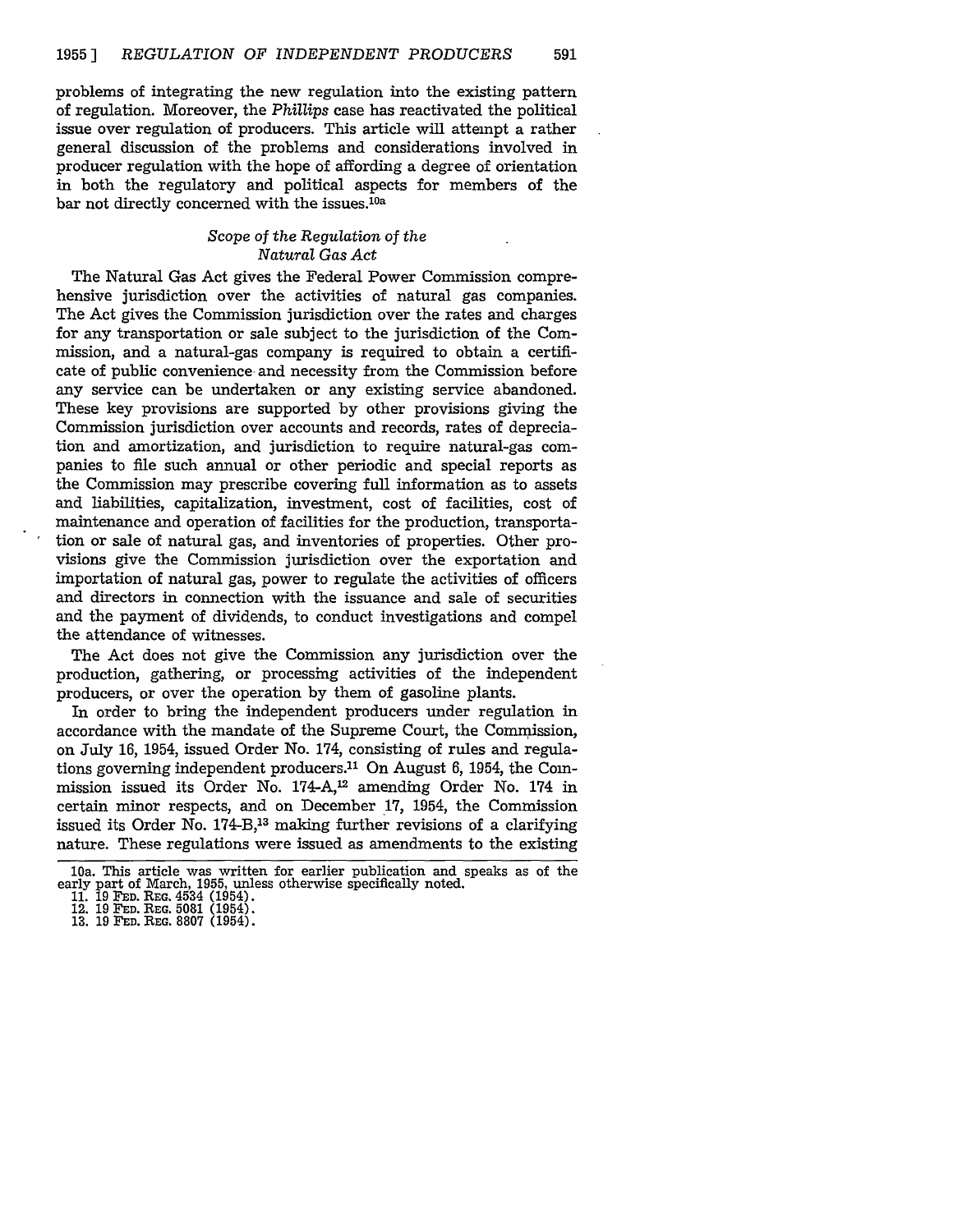regulations of the Commission which were directed principally to interstate pipeline companies.14 Special rules of a reasonably simple nature for the independent producers were felt necessary in order to bring them quickly under the jurisdiction of the Commission.

The rules are essentially procedural in nature, and provide procedures and forms for invoking the Commission's rate and certificate jurisdiction. The rules expressly exempt the independent producers from keeping and maintaining their accounts in accordance with the Commission's Uniform System of Accounts for Natural Gas Companies.<sup>15</sup>

The rules require every independent producer to file rate schedules setting forth the terms and conditions of service and all rates and charges for jurisdictional sales and transportation effective on June 7, 1954. Proposed changes in schedules can be effected only by filing new schedules setting forth the proposed changes. The rules also require independent producers to file an application for a certificate of public convenience and necessity pursuant to Section 7 of the Act with respect to all interstate transportation or interstate sales for resale of natural gas being rendered as of June 7, 1954, and to file an application for and obtain a certificate of public convenience and necessity before engaging in any new service subsequent to the issuance of the rules. It was expressly provided that, pending action by the Commission on any application for a certificate covering a service being rendered on June 7, 1954, such service shall be continued.

# *Scope of the Term "Independent Producer"*

The rules define an independent producer as:

**"....** any person as defined in the Natural Gas Act who is engaged in the production or gathering of natural gas and who transports natural gas in interstate commerce or sells natural gas in interstate commerce for resale, but who is not primarily engaged in the operation of an interstate pipeline."16

The term "independent" is generally and loosely used in the oil industry. Although it has a variety of meanings, it is most commonly used to distinguish the large, integrated oil companies (majors) from the smaller and unintegrated companies. As used in these rules, however, the term distinguishes between producers who operate pipeline facilities and those who do not.

One of the chief issues raised by the rules is whether the Commission's definition of an independent producer is broader than is warranted by the Supreme Court's decision in the *Phillips* case. As the opinion of the Court discloses, Phillips sold natural gas directly to

<sup>14. 18</sup> CODE **FED. REGS.** C. 1, Subc. E, pts. 154, **157** (1949). **15.** 18 **CODE FED. REGS. C;** 1, Subc. F (1949). 16. 18 **CODE FED.** REGS. § 154.91 (Cum. Supp. 1955).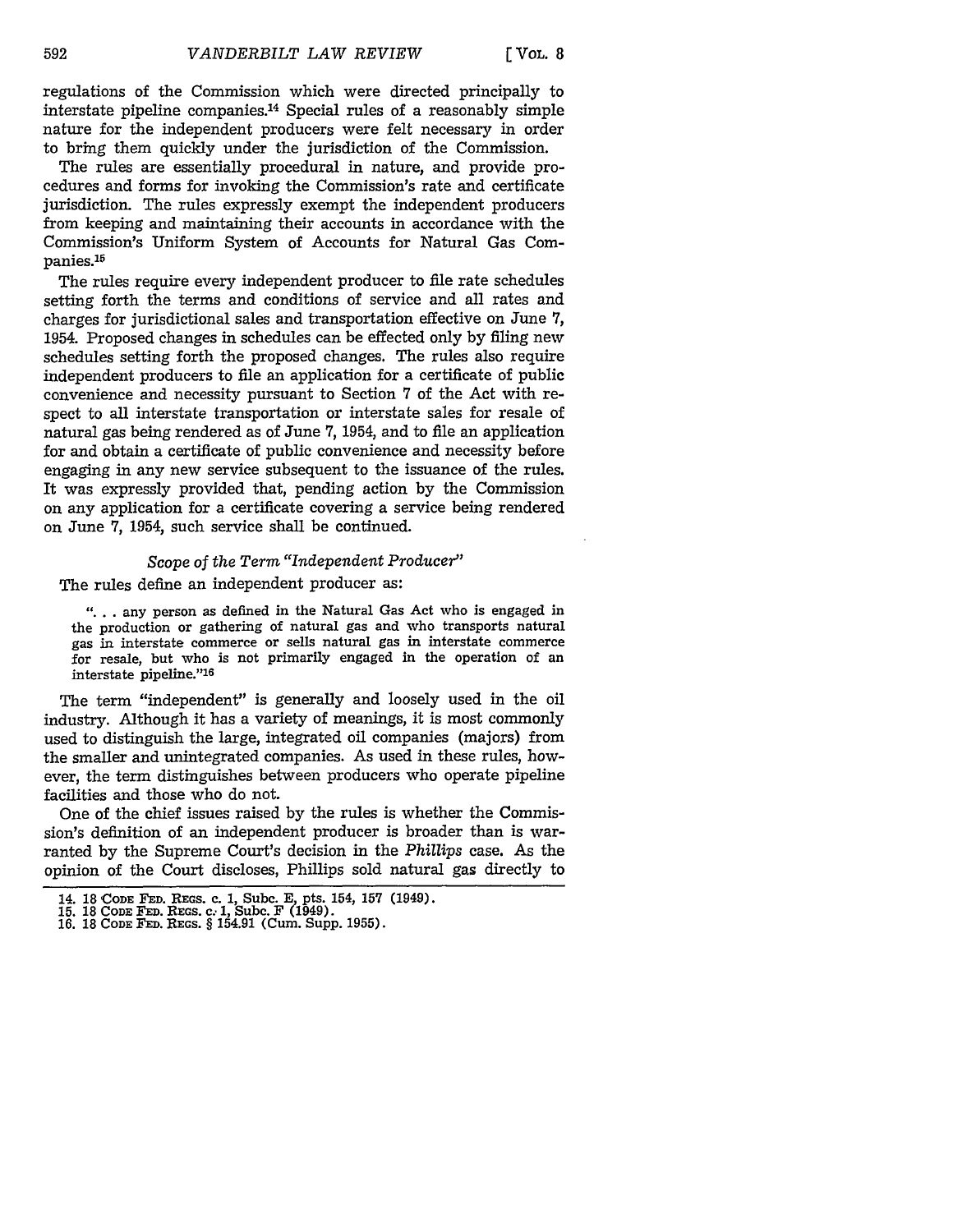interstate pipeline companies, which transported and resold the gas to consumers and local distributing companies in many states. Approximately 50% of the gas involved in the case was produced by Phillips and the remainder was purchased from other producers. The sales were made by Phillips and delivered to the interstate pipeline companies at the discharge side of processing plants, where extractable products and impurities were removed. All transactions, including delivery to the interstate pipelines, occurred in a single state. The gas was brought from the producing wells to the processing plants through a network of converging pipelines of progressively larger size.

In its opinion, the Supreme Court did not limit itself to the particular Phillips' situation. Although it set forth the facts with particularity, it is difficult to determine whether the decision was limited to those facts or was intended to dispose of the jurisdictional issue on a broad and comprehensive basis. The latter interpretation would seem to be indicated by the Court's statement that Congress intended "to give the Commission jurisdiction over the rates of all wholesales of natural gas in interstate commerce, whether by a pipeline company or not and whether occurring before, during, or after transmission by an interstate pipeline company."<sup>17</sup> The Court, however, also stated "that production and gathering, in the sense that those terms are used in § 1 (b), *[sic.* of the Act] end before the sales by Phillips occur."18

Under the definition in the rules, any sale in interstate commerce for resale or any transportation in interstate commerce **by** a producer is considered jurisdictional, regardless of whether the sale is made at the well-mouth or at some other stage before gathering is completed. Although a great portion of the gas sold **by** producers to interstate pipeline companies fits the factual pattern of the *Phillips* case, much of it does not. Sales are made under a variety of circumstances, in many instances before gathering and processing are completed. Moreover, there is also the question of whether jurisdiction should extend to producer sales where one or more intermediaries intervene before delivery to the interstate pipeline. company.

The jurisdictional question is now before the Commission. Deep South Oil Company,19 Shell Oil Company,20 and Humble Oil & Refining Company<sup>21</sup> have filed applications for declaratory orders declaring that they are not independent producers. These proceedings have been consolidated, and several other producers have been granted intervention. This case has been fully presented and it is expected that the Commission's opinion will go a long way towards resolving

- 
- 21. **F.P.C.** Docket **No. G-5261.**

**<sup>17.</sup>** Phillips Petroleum **Co. v.** Wisconsin, **347 U.S. 672, 682 (1954). 18.** *Id.* at **678.**

**<sup>19.</sup> F.P.C.** Docket **No. G-2952.** 20. **F.P.C.** Docket No. **G-4671.**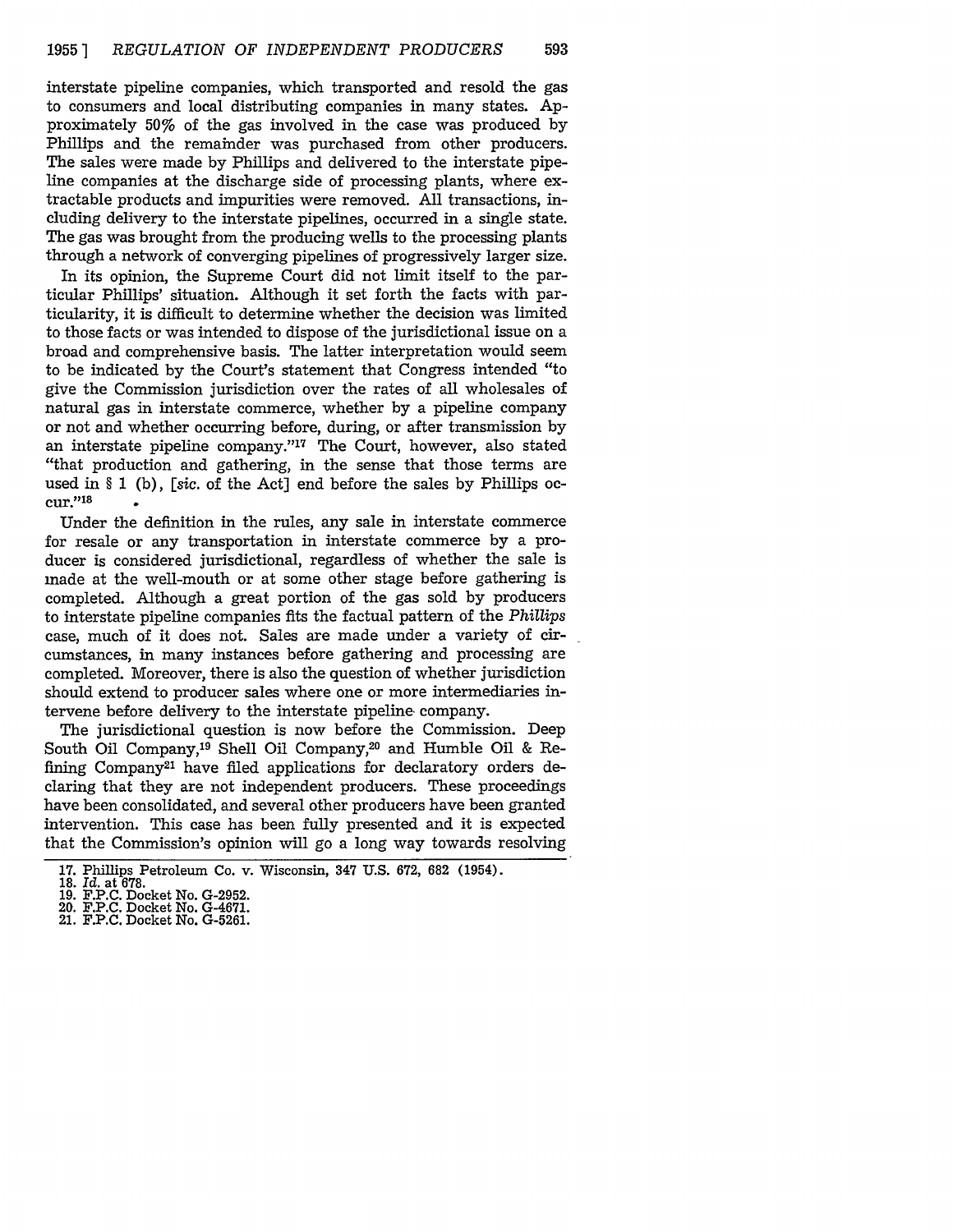the jurisdictional uncertainties.<sup>21a</sup> This proceeding is of interest because of the factual differences between the operations of these companies and Phillips with respect to sales to interstate distribution companies. Unlike the *Phillips* case, where the sales to the interstate pipeline companies occurred at the discharge side of the processing plant, the sales by the applicants in these proceedings are made, in some instances, at the well-mouth, and in other instances before the gas is delivered to processing plants for extraction of liquid hydrocarbons and impurities.

The jurisdiction of the Commission has also been challenged in several court proceedings. In *Magnolia Petroleum Co. v. F.P.C.22* and *Ohio Oil Co. V. F.P.C.23* Judge Borah issued orders in November, 1954, staying Order No. 174-A, pending final hearing of the petitions for review. Such hearings have not yet been held.

*Union Producing* Co. *v. F.P.C.,24 Stanolind Oil and Gas Co. v. United States25* and *Gulf Oil Corp.* v. *F.P.C.26* cases are original actions in the District Court for injunctions against the enforcement by the Commission of Order No. 174-A. In the *Union Producing* case, it was contended that the complainant is engaged solely in producing natural gas and selling it at the well-head, but performs no gathering service or transportation. It therefore contends that it is not properly subject to the Natural Gas Act, even under the broader definition enunciated in the *Phillips* case. This complaint also challenges the validity of Order No. 174-A on the ground that it was promulgated without a hearing. In an opinion issued on December 20, 1954, the court denied the Commission's motion to dismiss. The motion was based on the grounds that the only available form of judicial review of an action by the Commission is by a petition directed to the United States Courts of Appeal under Section 19 of the Act, and that the complainant has not exhausted its administrative remedy by applying to the Commission for a declaratory order.

In the *Gulf Oil* case, which raises similar issues, the court, in an opinion from the bench on February 18, 1955, denied plaintiff's motion for a temporary injunction. In doing so, the court ruled "that in a proper case where irreparable damage is shown, a federal court is not ousted of jurisdiction to enjoin the improper, capricious and arbitrary action of an administrative hearing." The court's order,

26. Civil No. 515-55 (D.D.C. 1955).

<sup>21</sup>a. On April 4, 1955, the Presiding Examiner issued his recommended decision, holding that the sales involved are subject to regulation under the act. On June 13, 1955, the Presiding Examiner in Dixie Pipe Line Company, et al, Docket No. G-2401, issued a recommended decision, holding on generally similar facts that the sales therein involved were non-jurisdictional. Both cases are before the Commission on Exceptions to the Examiner's Decision.

<sup>22.</sup> No. 15320 (5th Cir.) 23. No. 15321 (5th Cir.) 24. Civil No. 4949-154 (D.D.C. 1954). 25. Civil No. 3624 (D.N.D. 1954).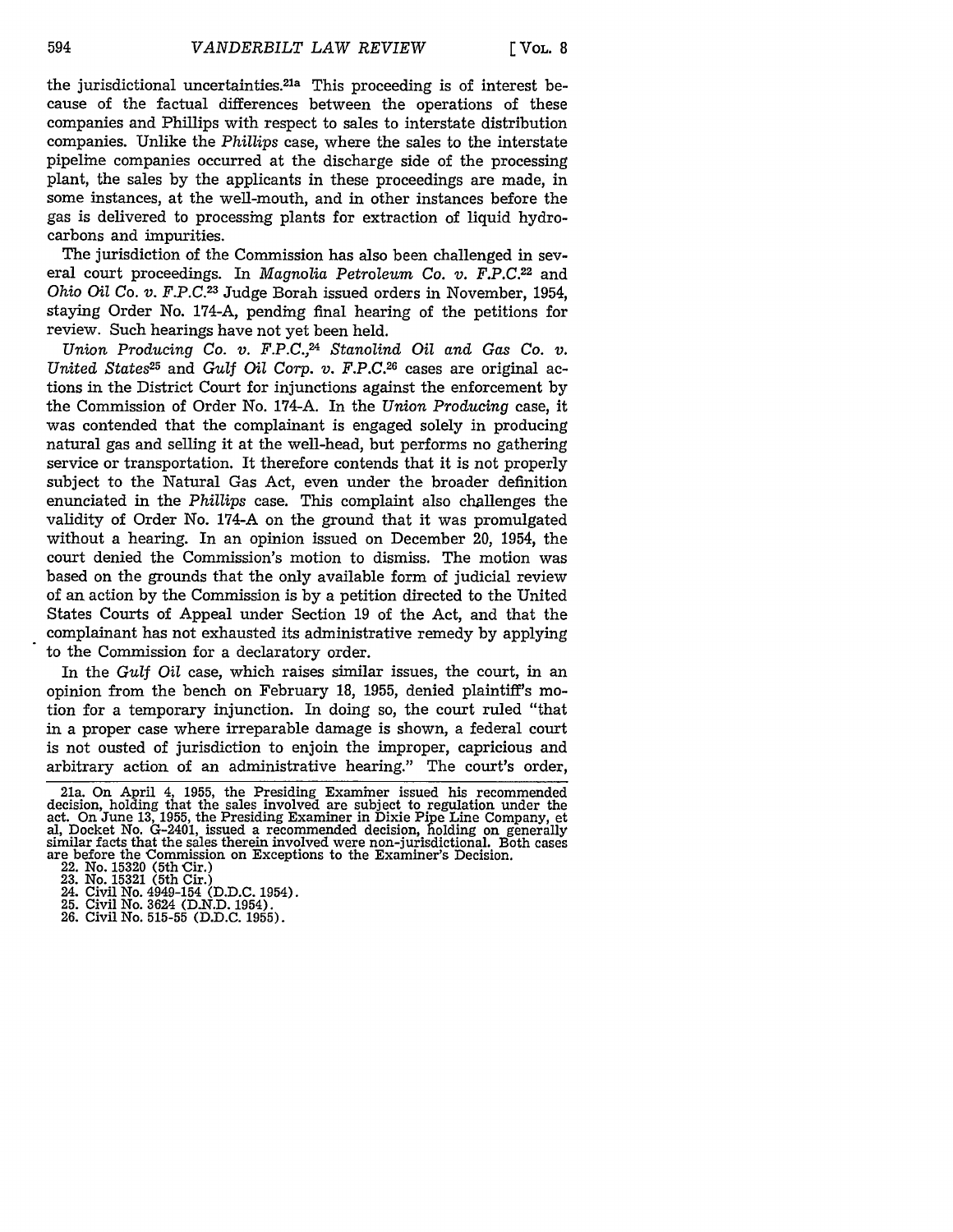however, was based on its finding that the same issue is pending before the Commission<sup>27</sup> and has not been finally adjudicated. The court therefore reasoned that the plaintiffs have not exhausted their administrative remedies. The court also found that there was a failure to show irreparable damage.

#### *Certificate Regulation*

Under the Commission's rules independent producers are required to file applications for certificates of convenience and necessity covering all services being rendered on June 7, 1954, and for new service to be instituted thereafter. Pursuant to these rules between 5,000 and 6,000 such applications have been filed. To date no major issues have developed in connection with such filings, and, in the absence of public objection to the granting of the certificates, the proceedings are being administratively processed under the shortened form procedure.28

Under the *Phillips* case and other Supreme Court decisions, the phrase "production or gathering of natural gas" is restricted to the physical activities, facilities, and properties used in the production and gathering of natural gas. Thus, the drilling of wells and the construction, extension, or acquisition of production and gathering facilities, including gasoline plants, and the operation of such facilities, are nonjurisdictional matters. It is apparent that the Commission has sought to conform its rules to this jurisdictional construction. They are related to "service" rather than facilities.29 In this connection it is interesting to observe that in the orders granting certificates the Commission has followed the practice of authorizing the transportation or sale, as the case may be, and the construction and/or operations of any facilities used for such transportation. Commissioner Seaborn L. Digby uniformly has objected to any reference in such orders to the producers' facilities on the grounds that the Commission has no jurisdiction over such facilities.

The contracts between the producers and the pipeline purchasers covering the sales of gas are required to be filed in support of certificate applications. This has raised the question of whether the issuance of a certificate based on such contracts constitutes an approval of the rate provisions contained therein. In many instances local distributing companies and local regulatory authorities have conditionally objected to the issuance of certificates unless the right of the purchasers later to object to the rate provisions is preserved. The Commission has adopted the practice of including a provision in its certificate orders expressly stating that the grant of the certificate

<sup>27.</sup> Undoubtedly the court was referring to the *Deep South Oil Company* 

**<sup>28. 18</sup> CODE FED. REGS. § 1.32** (1949). **29.** 18 **CODE FED. REGS.** § **157.23** (Cum. Supp. 1955).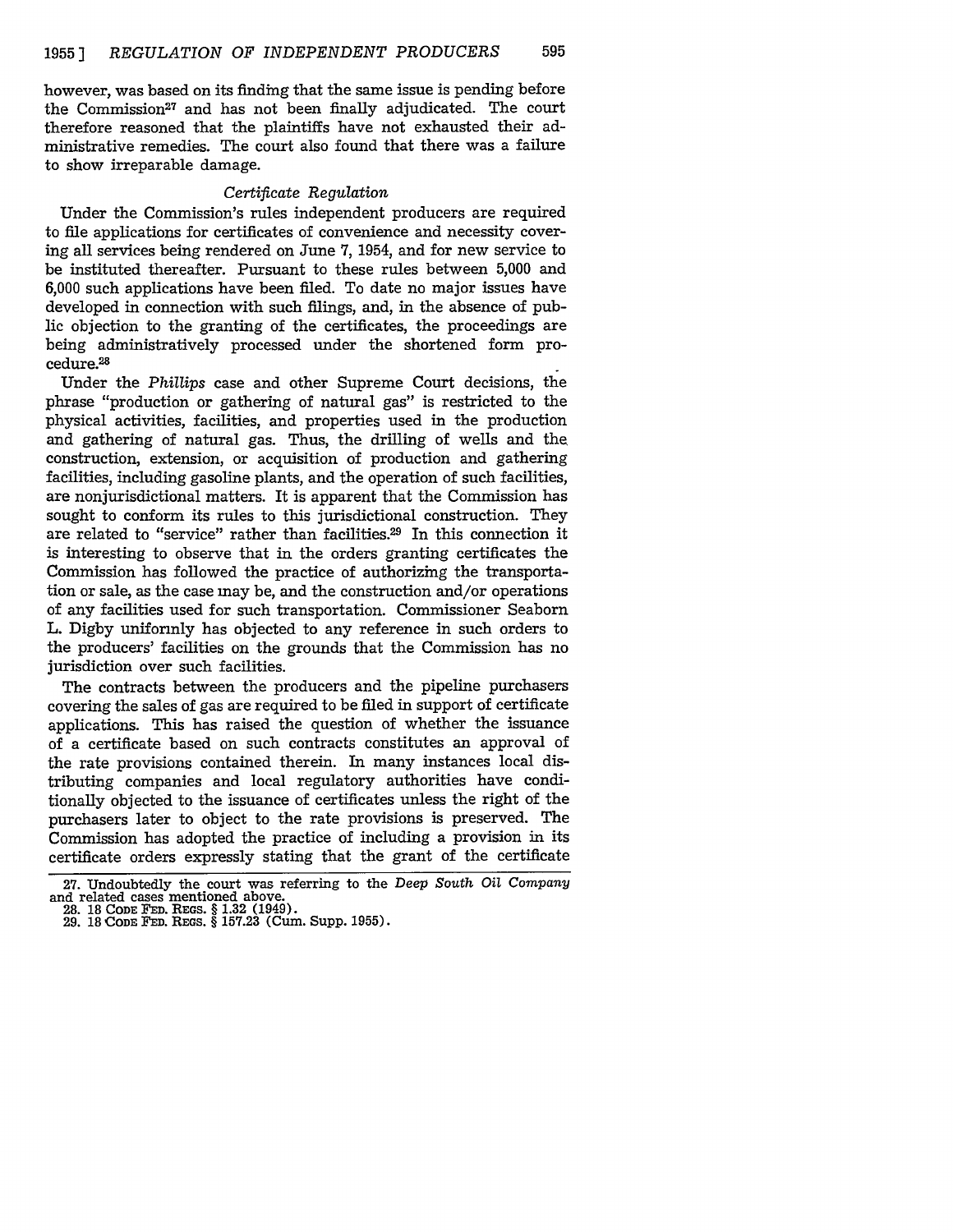shall not constitute a waiver of the rate-making requirements of the Act and the rules.

Such objections are directed to the various automatic escalation clauses contained in the producer gas sales contracts. In May of 1954 the Commission instituted a proposed rule-making procedure on consideration of the desirability of rules concerning automatic escalation and favored nation clauses in contracts by interstate natural-gas companies with producing companies.30 In its Order No. 174-B the Commission found that clauses providing for adjustment of the price of the seller by reason of changes in the prices received by the purchaser upon resale, or clauses providing for adjustment of the price of the seller by reason of the payment of higher prices by other purchasers in the same or other producing areas, are not in the public interest, and that such clauses will not be considered as evidence in support of any application for a certificate of public convenience and necessity in contracts submitted on or after *May 1, 1955.* No adverse finding was made with respect to other types of escalation clauses, such as those providing for periodic increases or for first-party favorednation escalation. By delaying the effectiveness of the operation of the policy with respect to the escalation clauses found to be objectionable, the Commission, of course, is accepting as valid such clauses in all existing contracts and in contracts currently entered into. In several cases distributing companies and state regulatory agencies have objected to the certification of producer sales based on contracts containing certain types of escalation clauses. In recent orders rejecting such conditions the Commission stated that issues directed to escalation clauses more appropriately should be raised in rate proceedings. Although the Commission terminated its proceedings in Docket No. R-137 by its Order No. 174-B, it has failed to take a definite position with respect to the treatment to be accorded the various kinds of escalation clauses for rate-making purposes.

Under Section 7 (b) of the Act, a natural gas company may not abandon any service without the permission and approval of the Commission. This statutory provision has been implemented in the rules.31 In the 174 and 174-A rules, it was provided that the jurisdiction over abandonments applied to any service being rendered on or since June 7, 1954. However, in 174-B, the reference to this date is omitted.

This provision on abandonment promises to be a troublesome problem. It is not known whether the omission of the June 7, 1954 date in the 174-B order reflects a change in Commission policy. In any event, the producers contend that they should have the right to determine for themselves whether they want to become subject to

**<sup>30.</sup>** Docket **No.** R-137, **19 FED. REQ. 2768 (1954). 31. 18** CODE **FED.** REGS. § **157.28** (Cum. Supp. **1955).**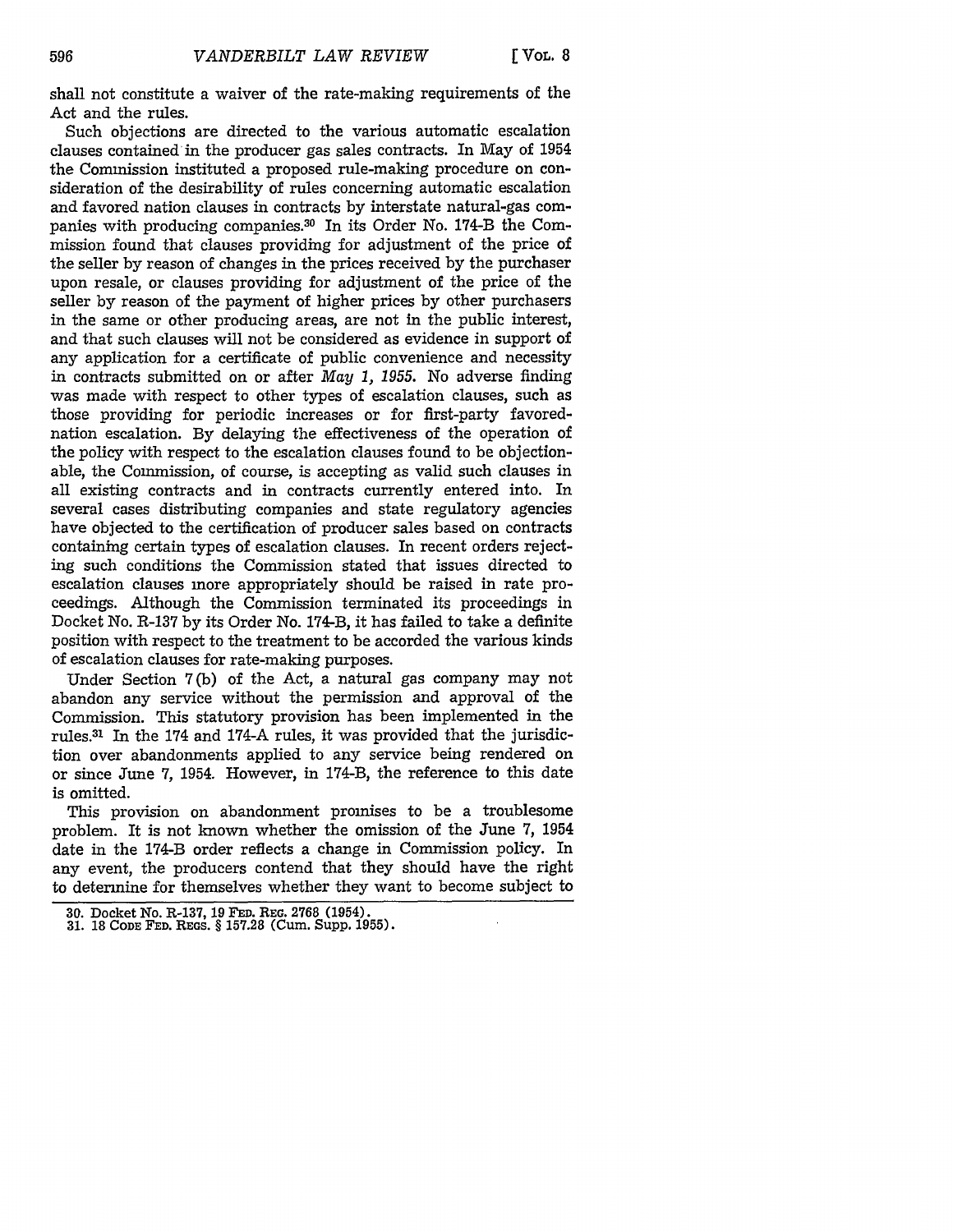federal regulation. The difficulty is, however, that large investments have been made in transmission, distributing and consumer facilities based on the availability of supplies under the producer contracts, and, if any substantial portion of such supplies is terminated, the results would be very unfortunate.

The issue is further complicated by the fact that in recent years many contracts between producers and pipeline purchasers have included a clause permitting the producer to terminate the contract in the event the jurisdiction of the Federal Power Commission is extended to independent producers. A suit was instituted by Magnolia Petroleum Company to test the validity of this contract provision and the Commission's rules on abandonment.<sup>32</sup> The action sought injunctive relief against the application of the 174 orders, a declaration of the rights of the parties under the contract and money damages. In a memorandum decision of November **13,** 1954, the court held it was without jurisdiction to entertain the action for declaratory relief and denied the request for injunctive relief. It retained jurisdiction to consider the request for a money judgment.

There are also several proceedings before the Commission involving the abandonment issue.33 These proceedings have arisen upon orders of the Commission rejecting proposed notices of termination of rate schedules and services filed by the producers. All of these cases are still in the administrative stage and no definitive orders have been issued as yet with respect thereto.

The rules on abandonment cover both a complete and partial abandonment of service. Concern was expressed in many quarters that this rule would conflict with the jurisdiction of state conservation commissions over rates of production. In order to minimize the possibility of conflict on this issue, the Commission added a proviso to Section 157.28 of its rules in Order 174-B to the effect:

"That nothing herein shall be construed as interfering or as intended to interfere with or to prevent compliance by a natural gas company with valid conservation orders of a state agency relating to the production or gathering of natural gas."

#### RATE REGULATION

From the standpoint of both the producers and the consuming public, the question of rate regulation presents an immediate and pressing problem. Since the cost of purchased gas by the transmission

<sup>32.</sup> Magnolia Petroleum Company v. Texas Illinois Natural Gas Company, Civil No. 5803, D.C., S.D. Texas.

<sup>33.</sup> Argo Oil Corporation, Docket No. G-6810; Argo Oil Corporation and Magnolia *Petroleum* 'Company, Docket No. G-6811; Texas Illinois Natural Gas Pipeline Company v. Argo Oil Corporation, Docket No. G-2951; Texas Illinois Natural Gas Pipeline Company v. Argo Oil Corporation and Magnolia Petro-leum Company, Docket No. G-2950. These cases have been consolidated for hearing; also Skelly Oil Company, Docket No. G-5380.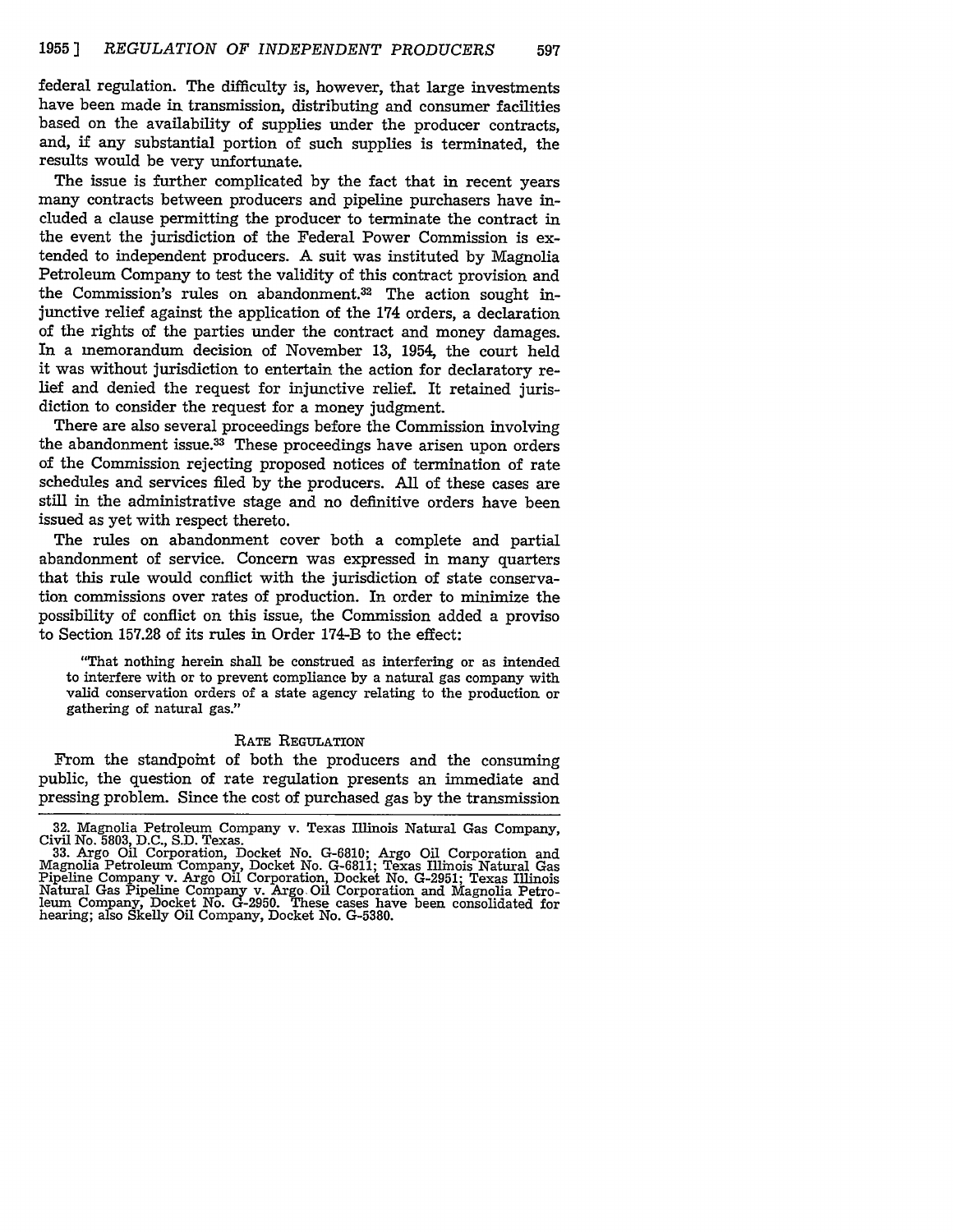companies and the local distributing companies is an operating expense which must be taken into account in their own rate structures and levels, rate increases by producers are quickly passed along to the consumer. The producers, of course, desire to avoid any interference with their contractual rate provisions.

Under the statute, rates must be just and reasonable and not preferential or discriminatory. The contractual prices may not in any way limit or impinge on the duty of the Commission to see that rates are just and reasonable, since the existence of private contracts can in no way thwart the federal jurisdiction. $34$  The contractual rates can be accepted as lawful rates only if they meet the statutory standards. In recognition of this well-established principle, the Commission held, in an order issued October 1, 1954, that the fact that the proposed rate filing is based upon a contract between the parties is not in itself substantive support for such rates.<sup>35</sup>

#### *Statutory Provisions Governing Rates*

A look at the statutory provisions governing rates will be helpful in understanding the rate regulation problems presented. At the outset a distinction must be made between initial rates or new rates and a change in existing rates. Under Section 4 (c) of the Act, every natural gas company was required upon the passage of the Act to file with the Commission "schedules showing all rates and charges for any transportation or sale subject to the jurisdiction of the Commission, and the classifications, practices and regulations affecting such rates and charges **... ."** These are called initial rates. Any rate by a new company or by an existing company for an entirely new service is similarly covered by the provisions of Section 4(c). Such rates are lawful rates until different rates are prescribed by the Commission after hearings in a complaint action brought under Section 5 (a).

Although the Commission has no power to prevent the effectiveness of initial or new rates, it does have such power over any change in a rate, charge, classification, or service. Any natural gas company proposing a change36 in an existing schedule must file, pursuant to Section 4 (d), a new schedule with the Commission, stating plainly the change or changes to be made and the time when such changes will go into effect. Subject to the Commission's power, for good cause shown, to shorten the period, a change in schedule may not become effective until the expiration of thirty days after filing. During such

<sup>34.</sup> Colorado Interstate Gas Co. v. F.P.C., 142 F.2d 943 (10th Cir. 1944), *aff'd* 324 U.S. 581 (1945); Mississippi River Fuel Corp. v. F.P.C., 121 F.2d 159 (8th Cir. 1941).

<sup>35.</sup> Phillips Petroleum Company, Docket No. G-3175. 36. 18 **CODE** FED. RErS. § 154.94 (Cum. Supp. 1955) of the producer rules pro-vide: "(c) The operation of any provision of the rate schedule providing for future or periodic changes in the rate, charge, classification, or service after June 7, 1954, or the operation of any like provision in any initial rate schedule filed after June 7, 1954, shall constitute a change in rate schedule."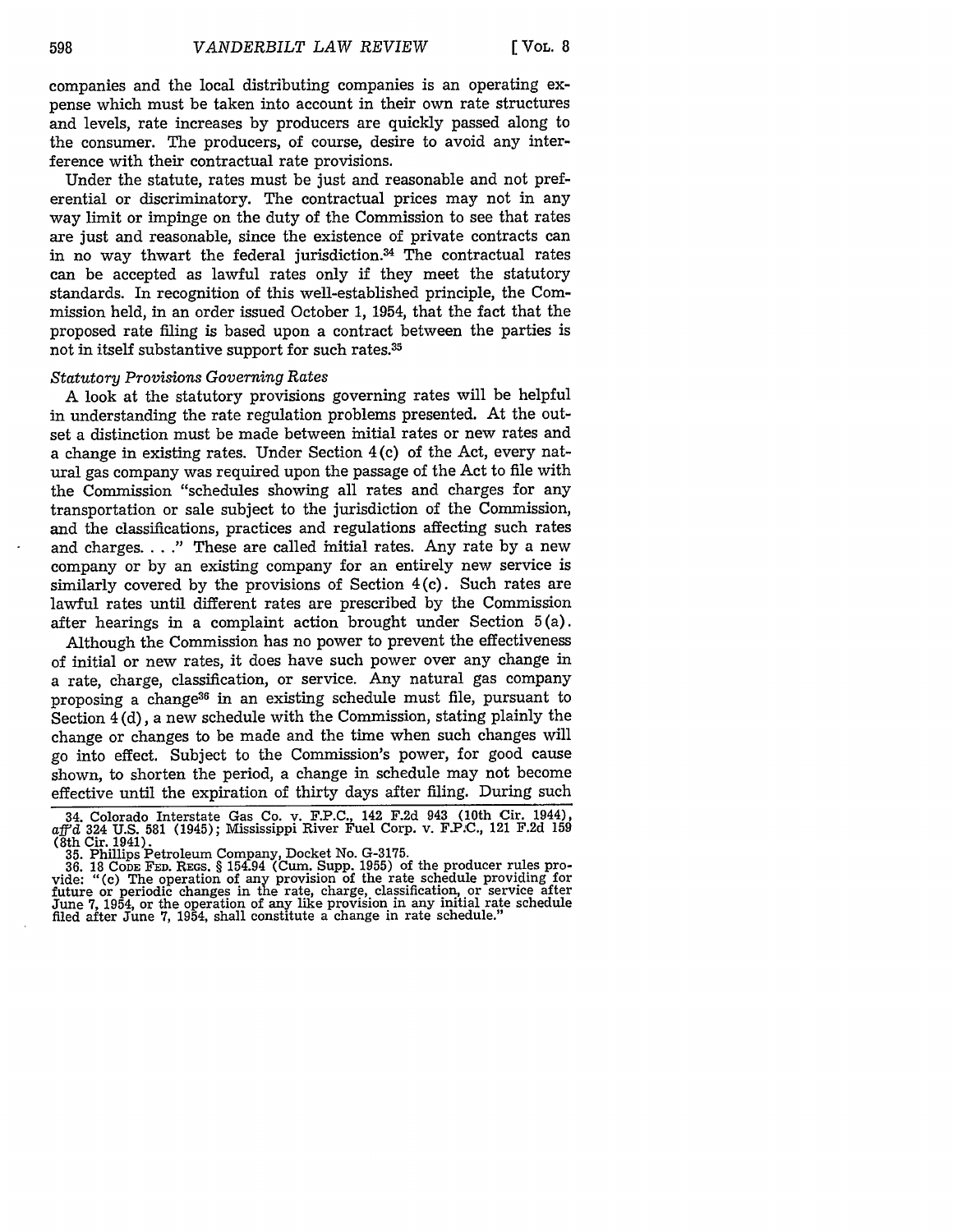thirty day notice period, which is designed to give notice to the Commission and to the public of the proposed change, the Commission, under Section  $4(e)$ , shall have authority, upon its own initiative or upon complaint of any state, municipality, or state commission, to enter upon a hearing to determine the lawfulness of the proposed change. Pending such hearing and decision thereon, the Commission may suspend the operation of the proposed change for a five months' period beyond the time when the change would have otherwise become effective.

If the Commission has not concluded its hearings prior to the expiration of the suspension period, the proposed rate change shall go into effect on motion of the natural gas company. Increased rates thus made effective are subject to refund to the extent of any portion of such increase ultimately found by the Commission not to be justified. The Commission is empowered to require the execution by the utility of a bond securing the refund, and to require the company to keep accurate account of all payments received under the increased rates. Section 4(e) provides that the burden of proof to show that the increased rate or charge is just and reasonable is upon the natural gas company.

Once a rate is legally effective, the Commission cannot change or alter such rate except through a complaint action initiated under Section 5(a). If, after such hearings, the Commission finds that any rate or charge or any terms and conditions of service is unlawful, the Commission must determine the just and reasonable rate, charge, or terms and conditions of service thereafter to be observed. The Commission, however, has no power to increase any rate, but may order a decrease where existing rates are unlawful or are not the lowest reasonable rates.

Under Section 4(a), it is declared that all rates and charges and all rules and regulations affecting or pertaining to such rates and charges shall be just and reasonable, and any rates or charges which are not just and reasonable are declared to be unlawful. Section 4 (b) adds the additional standards that rates must not be unduly preferential or discriminatory, either as between localities or between classes of service. These standards, although of a general nature, have achieved the status of words of art through judicial proceedings and it has been generally accepted that Congress intended to engraft these standards into this legislation. The use of general standards affords the administrative flexibility required to administer effectively the complex issues involved in rate levels and forms.

#### *The Commission's Policy on Suspension of Rate Changes*

As of March 1, 1955 producers had filed approximately 2200 rate increases aggregating approximately \$28,500,000 per annum. Of this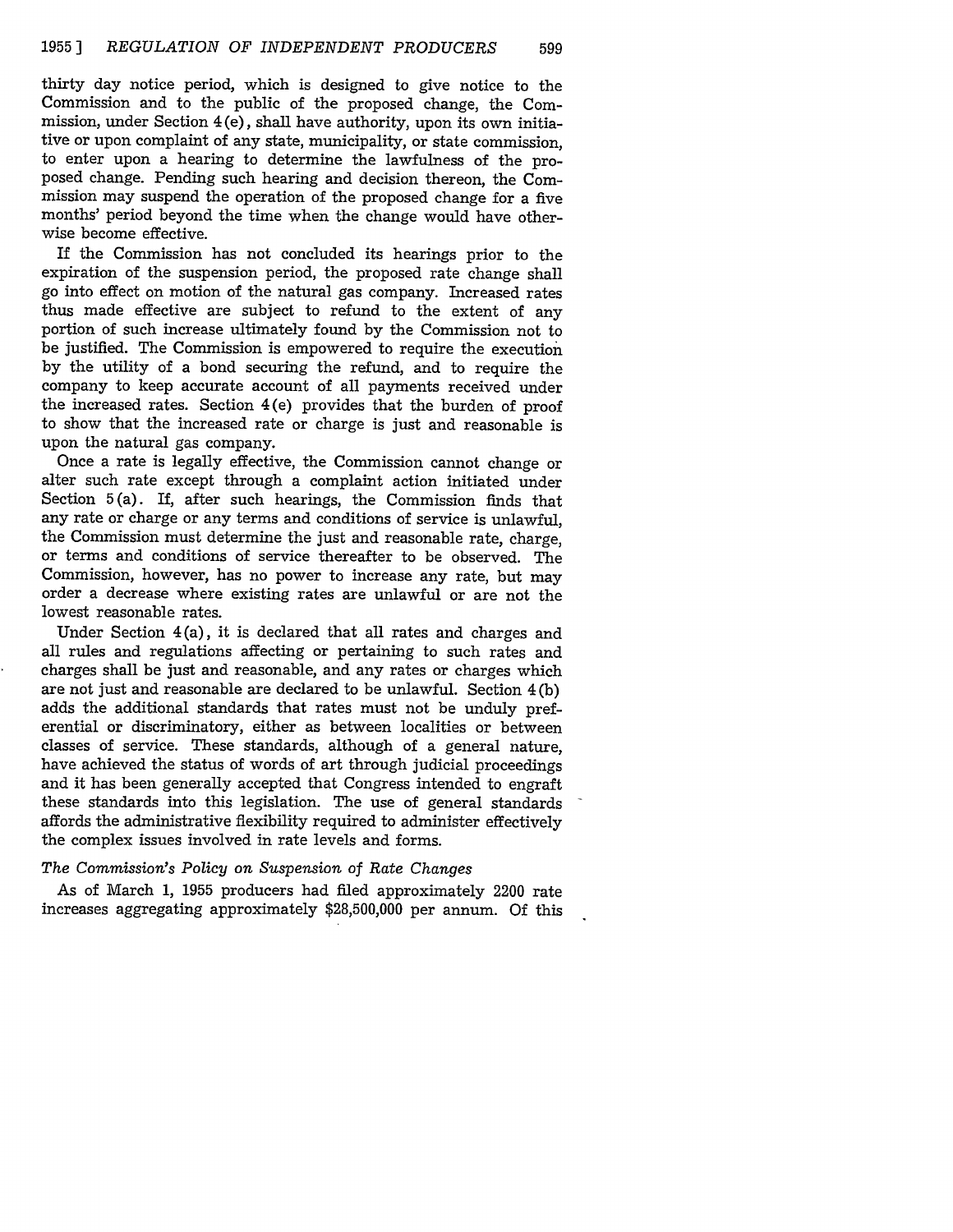group, **61** increases aggregating approximately \$10,500,000 have been suspended and the remainder aggregating approximately \$18,000,000 have been permitted to become effective without suspension. Of the unsuspended increases approximately 1700 of them aggregating approximately \$6,250,000 are increases passing on state taxes. The period of suspension has varied from a few days to five months. There has been a lifting of suspension on 17 of the 61 suspensions involving rate increases of approximately \$750,000 per year.

The Commission's action on suspension promises to be a very controversial subject. It has been generally accepted that under the statutory scheme of regulation, rate changes should be suspended unless their lawfulness is patent. In line with this accepted doctrine the Commission's practice in the pipeline cases uniformly has been to suspend proposed pipeline rate increases. If the action of the Commission is not to constitute abuse of discretion, the failure to suspend must reflect the Commission's conviction that the increase involved, as well as the effective rate upon which it is superimposed, is just and reasonable. Under regulation prices determined by preexisting contracts are not evidence of their reasonableness.<sup>37</sup> The Commission has expressly recognized this rule in its producer regulation.38

Under these circumstances the failure of the Commission uniformly to suspend the producer increases was rather unexpected. The Commission has not issued any statement setting forth the standards governing suspensions so that as of this time-more than nine months after the decision in the *Phillips* case-nothing is known about the Commission's policy on this essential aspect of regulation.

**A** good example of the confusion in the Commission's suspension actions may be observed from the fact that on October 29, 1954 the Commission suspended five producer rate increases totalling approximately \$2,859,000 but did not suspend 238 other proposed increases totalling approximately \$8,121,000. The suspensions covered sales to Transcontinental Gas Pipe Line Company and the unsuspended increases largely covered sales to Tennessee Gas Transmission Company. Among the rates suspended was a \$2,465,000 increase by Union Oil Company of California; among the unsuspended rate increases was an increase of approximately \$2,186,000 by the Chicago Corporation and an increase of \$1,163,000 by A. C. Glassell, Jr., et al., large independent producers. No explanation has been forthcoming from the Commission explaining its apparently contradictory actions in these and other cases. It is an understatement to say that the industry

**<sup>37.</sup>** Colorado Interstate Gas Co. v. F.P.C., 142 F.2d 943 (10th Cir. 1944), aff'd 324 U.S. 581 (1945); Mississippi River Fuel Corporation v. F.P.C., 121 F.2d 159 (8th Cir. 1941).. **38.** Phillips Petroleum Company, Docket G-3175.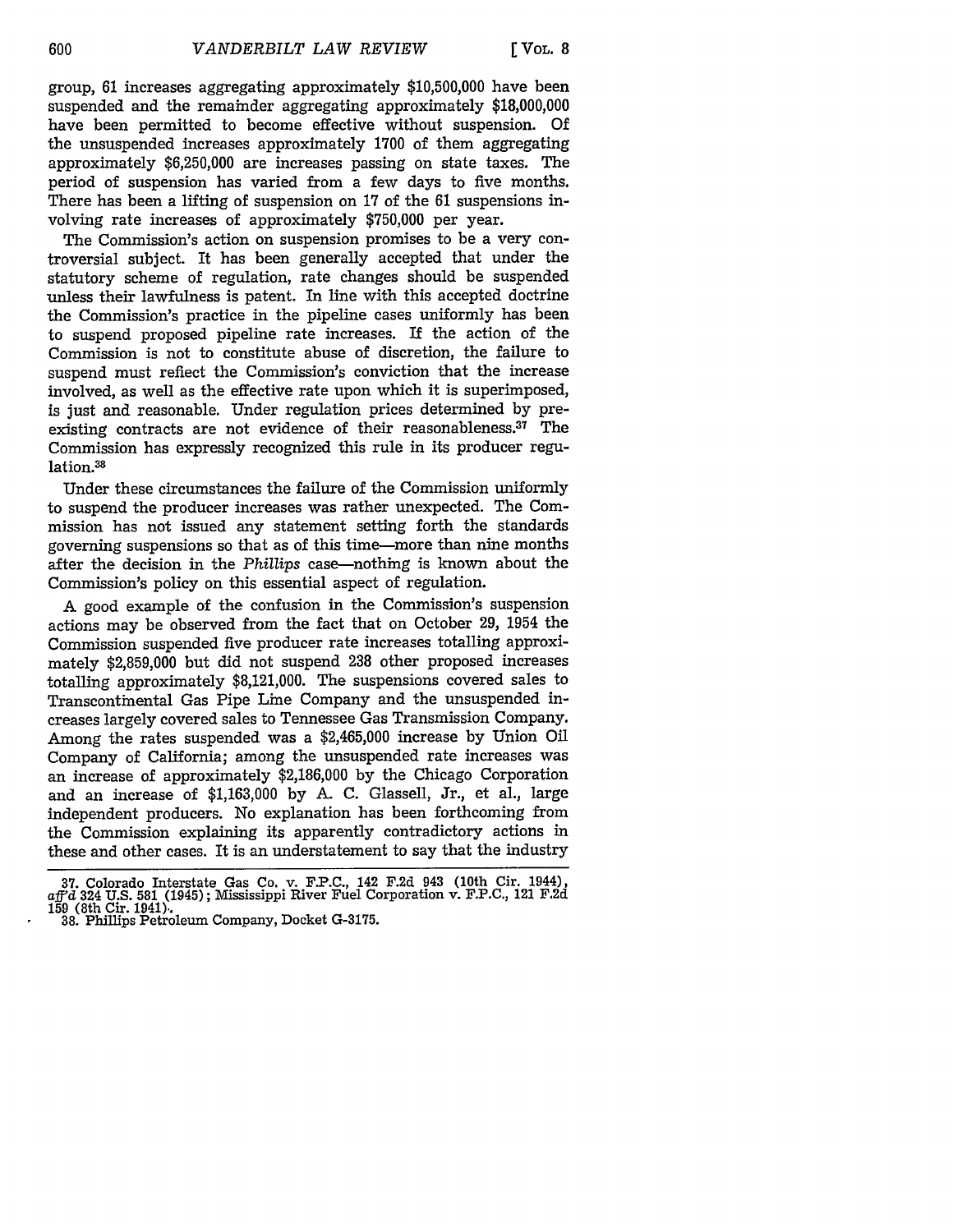is in something of a quandary regarding the Commission's policy on suspensions.

The failure of the Commission to suspend on the sales to Tennessee and in the other instances is made more perplexing, even than would appear from the above, by virtue of the fact that the public actually had no knowledge of the filing of the producer rate increases. The flood of producer filings after the enactment of the 174 rules was so great that the Commission was unable to process applications filed with it, with the result that the filings were not available for public inspection. The purpose of the statutory requirement that a rate increase shall be filed with the Commission for thirty days before it may become effective is to give the public, particularly state regulatory commissions, the right to examine the filings and to request suspension and hearing as provided in Section 4(e) of the Act. In this respect the Natural Gas Act is patterned after the Interstate Commerce Act, which preserved to the utility the right initially to prescribe its own rates which may become effective in the absence of public or regulatory objection. Although the producer applications were filed for thirty days, the public was necessarily unaware of the filings and was, therefore, effectively precluded from exercising its right to protest.

## *The Contracts Between Producers and Pipeline Companies*

A discussion of the existing contractual pricing pattern covering sales to pipeline companies is essential to an understanding of producer rate regulation. The business of transporting gas from the producing areas to the consuming markets requires the installation of long and expensive transmission facilities. Therefore, the economic feasibility of the interstate transportation of gas depends on an assurance of supplies for sufficiently long terms to permit the amortization of the cost of the transportation facilities. Moreover, consumers can be induced to purchase natural gas burning equipment only if they are assured of adequate supplies for a long period of time. In order to meet these conditions, a great portion of the gas sold by producers is under long-term contracts, generally about twenty years. Under these contracts, the producers agree to deliver specified volumes of gas from designated wells or from designated fields.

Practically all contracts entered into since the middle 1940's contain provisions for increasing the price of gas periodically, or upon the occurrence of certain designated extraneous causes. A common provision provides for periodic price increases. Another type of automatic escalation is known as the favored nations clause. This derives its name from the practice in international trade of granting other countries the same tariff advantages granted to a favored nation. Under this type of provision, the seller agrees to pay the independent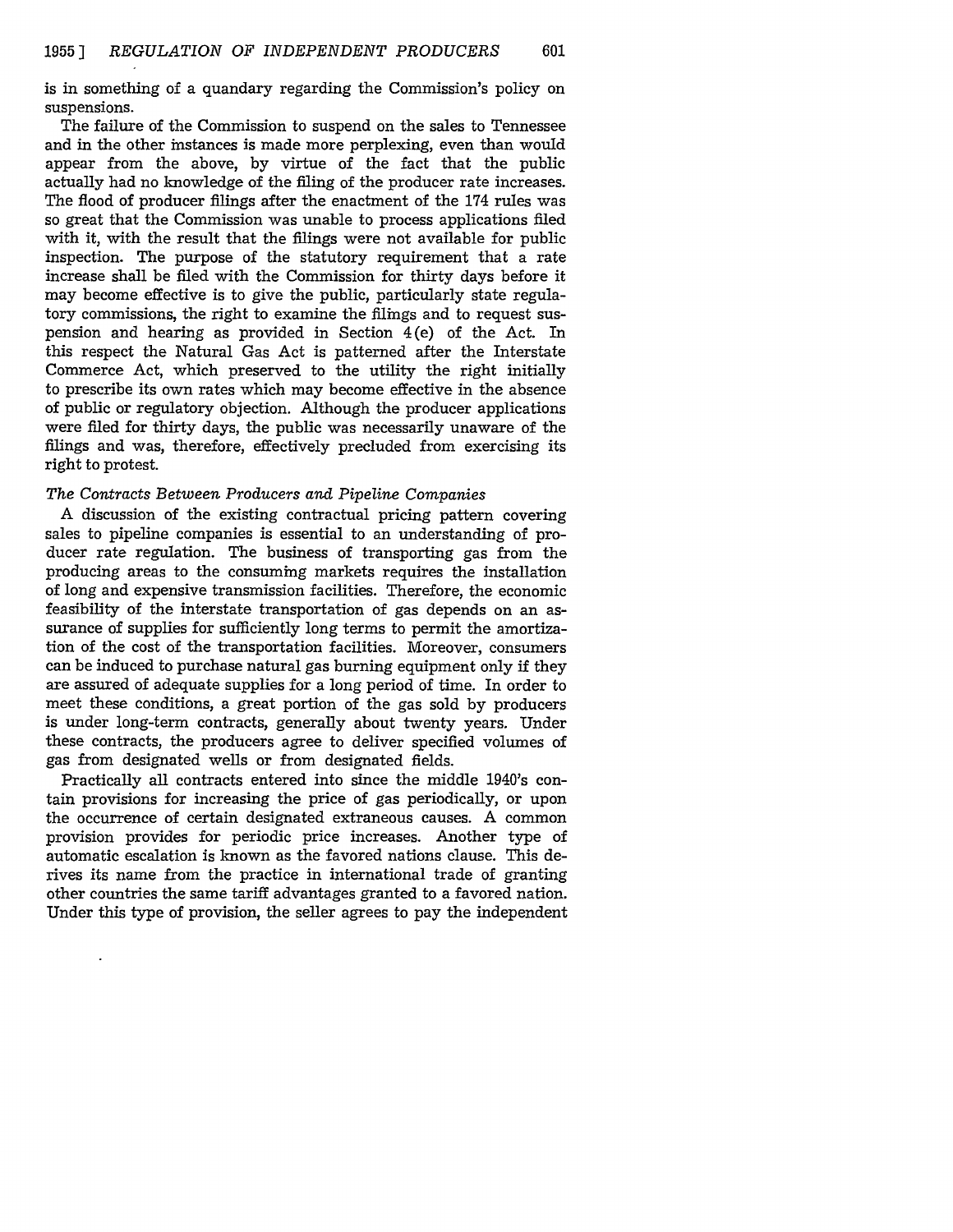producer the same price such seller pays any other producer in the field, or to match the highest price paid by any other purchaser to any other seller in the field. The first of these arrangements is known as the first-party favored nations clause, and the second is known as the third-party favored nations clause. In addition, many contracts contain so-called redetermination provisions under which the price is periodically redetermined and adjusted to an average of the highest prices paid by other purchasers in the field. There are also provisions which pass on to the pipeline purchasers all or designated portions of production and gathering taxes levied by the producing states.

Such provisions obviously constitute a constant pressure for higher rate levels. As might be expected under this kind of rate structure, the producer price levels have accelerated rapidly and sharply with the extension of interstate transmission facilities to all areas of the country, and with the intensification of consumption in both old and new markets. An indication of the extent of increases in producer rate levels may be gained from the following. As late as 1945, the estimated value at the well-mouth of marketed production in Texas was 2.6 cents per thousand cubic feet.<sup>39</sup> By 1953, the average price at the well-mouth for Texas production had increased to 7.6 cents per thousand cubic feet.40

Although this represents an increase in average prices of over 300% in an eight-year period, these averages do not reflect the prices on which current contracts are based, nor do they fully indicate the further sharp increases portended by the various automatic escalation provisions, in the producer contracts. Many old contracts in Louisiana, Texas, and other producing areas are today being renegotiated in a price area between 10 and 15 cents per thousand cubic feet, and new contracts are being entered into in this price range and even higher. The trend of prices may be observed from contracts entered into by United Fuel Gas Company for large quantities of gas to be transported by the newly formed Gulf Interstate Gas Company. In order to obtain the large volumes required, United had to pay initial prices of 16 and 20 cents per thousand cubic feet, with provisions for periodic escalation, depending on the fields which are the source of the production.41 American Louisiana Pipeline Company, which is a projected new transmission line between the producing areas in the southwest and Michigan and Wisconsin markets, was required to pay approximately 20 cents per thousand cubic feet for its supplies.<sup>42</sup> The changes in price levels over the past few years reflect the

<sup>39.</sup> FPC Natural Gas Investigation, Docket No. G-580 (1948), Report of Commissioners Smith and Wimberly, p. 180. **40. U.S. BUREAU** OF **MINES, MINERAL MARKET REPORT** No. **MS** 2341.

<sup>41.</sup> Gulf Interstate Gas Co., **FPC** Opinion No. **251** (May 20, **1953).** 42. American Louisiana Pipe Line Co., **FPC** Opinion No. **276** (October **1,** 1954).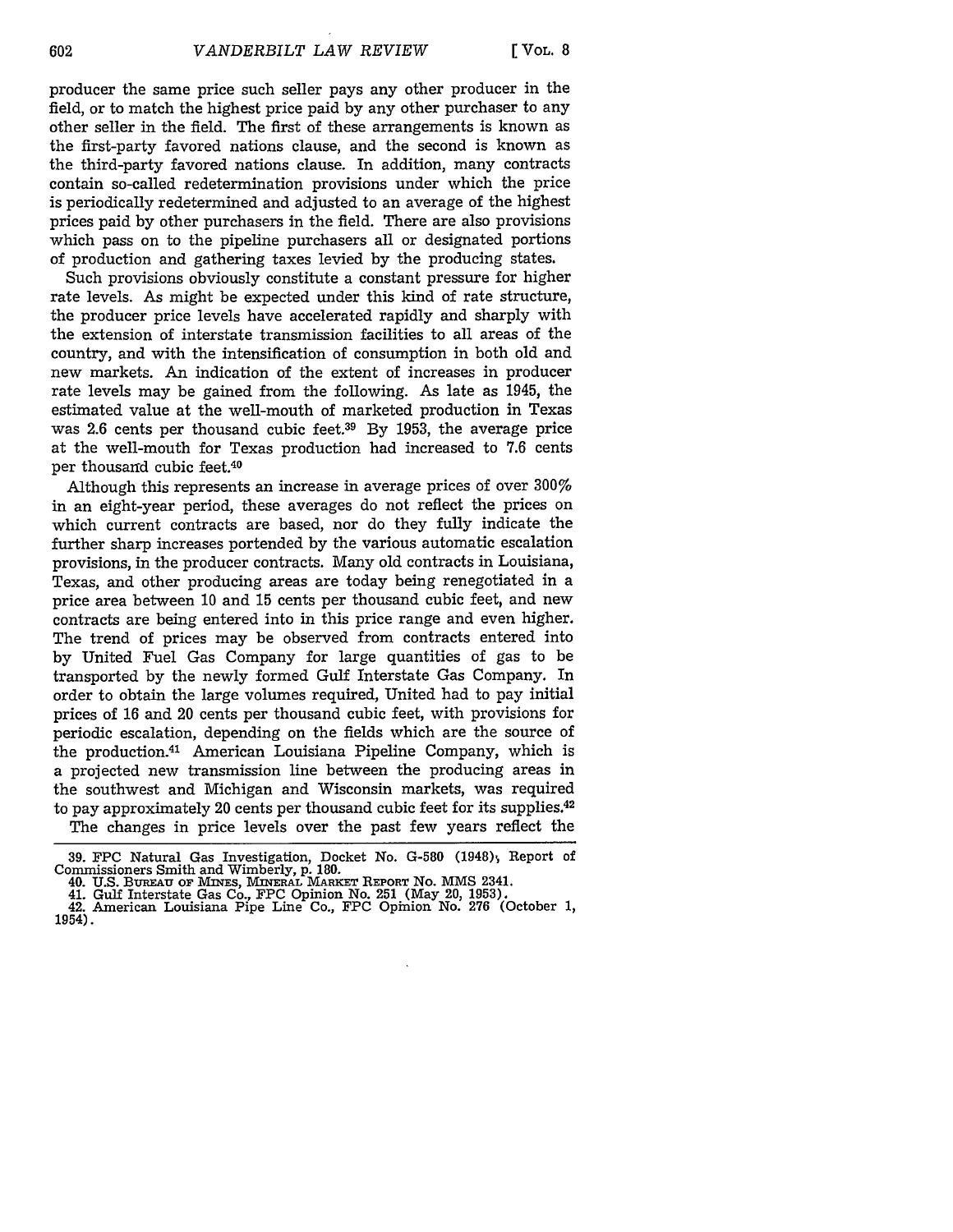increasing demands for natural gas and the change which has occurred in the bargaining positions of the producers and pipeline companies as a result thereof. Back in the 1920's and 1930's, when there were relatively few pipeline companies, the bargaining position of the producers was relatively weak. The situation was aggravated by the discovery of large oil and gas reserves in east Texas. In those days, because of the absence of markets, gas had relatively little value and was flared as being practically worthless. The bargaining position of the producers was further weakened by the fact that most of the pipeline companies themselves controlled substantial reserves. During this period, long-term contracts were entered into at prices varying between 1 and 3 cents per thousand cubic feet in many areas.

Inperceptibly at first, and quite markedly later, the entire picture has changed. Whereas natural gas represented only approximately 10% of the energy consumed in the United States in 1936 (on a b.t.u. equivalent basis), it accounted for approximately 23% in 1953. Not only has natural gas taken over a larger share of the total energy market, but that energy market is much larger. In 1936, the marketed production of natural gas was approximately 2168 million MCF, compared with 8397 million MCF in 1953. In the earlier year, interstate shipments of marketed natural gas production was approximately 26% of total marketed production, and by 1953 this had increased to approximately 50% of marketed production. During this period, the value at the wells of marketed production increased from approximately \$119 million to \$775 million. Residential consumption has increased from 343 million MCF to 1686 million MCF, and the number of residential consumers from 8 million to 24.2 million.

It is fair to state that the public insistence on producer regulation stems primarily from the operation of the escalation clauses. They are justified by the producers on the ground that they are entitled to such protection under the long-term contracts they must enter into with the pipe line companies. They also contend such clauses are in the consumer interest because they encourage the producers to make supplies available. A major problem of the producers will be to demonstrate that the rates which result from the operation of the escalation clauses are just and reasonable.

## *Methods and Principles to be Applied in Fixing Producer Rates*

The major problem in the regulation of producer rates is the selection of the principles and methods to be applied in determining whether such rates are just and reasonable and non-preferential and non-discriminatory, in accordance with the statutory requirements.

Historically, the Commission's rate regulation of pipelines has been based on original cost, allowing the utility a reasonable return on its original cost rate base. The rates allowed by the Commission under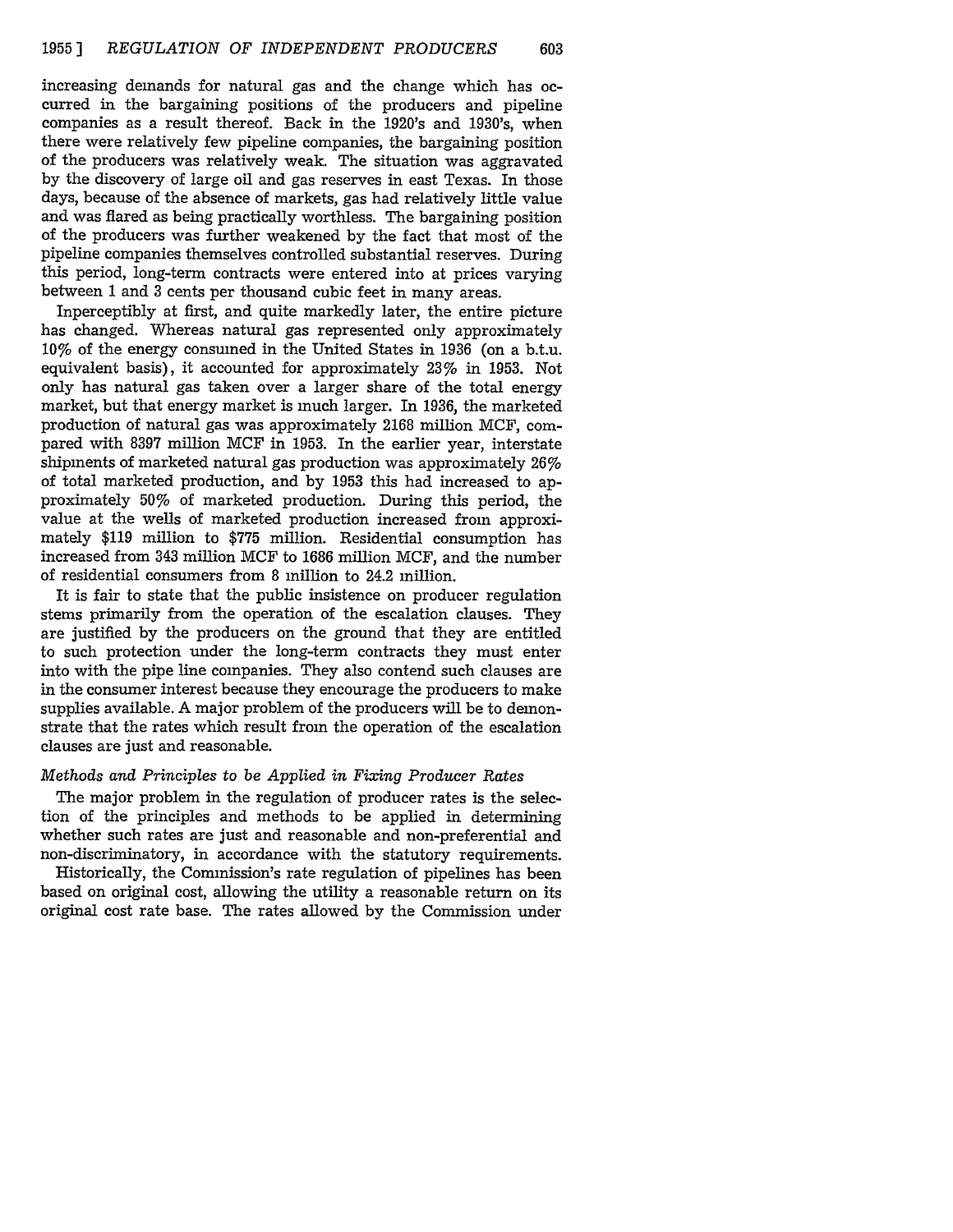this method are designed to produce revenues sufficient to recover all costs of service, including depreciation, all taxes, including federal income taxes, and to provide a return of sufficient magnitude to attract the capital necessary to the operation and expansion of the enterprise.43 There are obvious differences between the business of producing and gathering natural gas and the typical utility operation, and the question is whether such differences require the application of different rate-making standards.

Considerable doubt has been expressed in many quarters as to whether this traditional method of rate-making is adaptable to the regulation of producer rates. The business of producing natural gas has different economic and operational problems from those of companies typically considered to be utilities. One difference is that the production of natural gas involves a wasting asset which must first be found and captured. Another difference is that exploring for natural gas is a speculative venture and one in which there is not necessarily any relationship between the sums expended and the volume of gas discovered. It has also been pointed out that, since the cost experience of each operator may be different, the cost-of-service approach would result in wide price variations for gas depending on the seller.

The problem of pricing natural gas is not entirely new to the Commission. Many of the pipeline companies produce substantial quantities of gas. Until the Commission's decision in April of 1954 in the *Panhandle Eastern Pipe Line Company* case,<sup>44</sup> natural gas companies were required to include their own production on the basis of values arrived at under the cost-of-service method. Under this policy the pipeline company was allowed its costs of production, including taxes, and a return on the sums invested for leases and producing properties. In the *Panhandle* case, however, the Commission departed from this policy and permitted that company to include its own production on the basis of an average of the prices received by other producers in the field. This method is known as the fair field price method.

The *Panhandle* case was decided before the Supreme Court's decision in the *Phillips* case. Shortly after the *Phillips* decision the Commission issued its opinion in the rate case of *El Paso Natural Gas Company,44a* which case also involved the pricing of gas produced by a pipe line company. Significantly, the Commission expressly limited the *Panhandle* case as precedent, and indicated that the *Phillips* case may require consideration of other methods and principles for pricing gas produced by a pipe line company or independent producer.

<sup>43.</sup> Bluefield Water Works and Improvement Co. v. Public Service Comm'n, 262 U.S. 679 (1923). 44. Panhandle Eastern Pipe Line Company, Docket G-1116, Opinion No. 269

<sup>(</sup>April 15, 1954). 44a. **El** Paso Natural Gas Co., F.P.C. Opinion No. 278, November 26, 1954.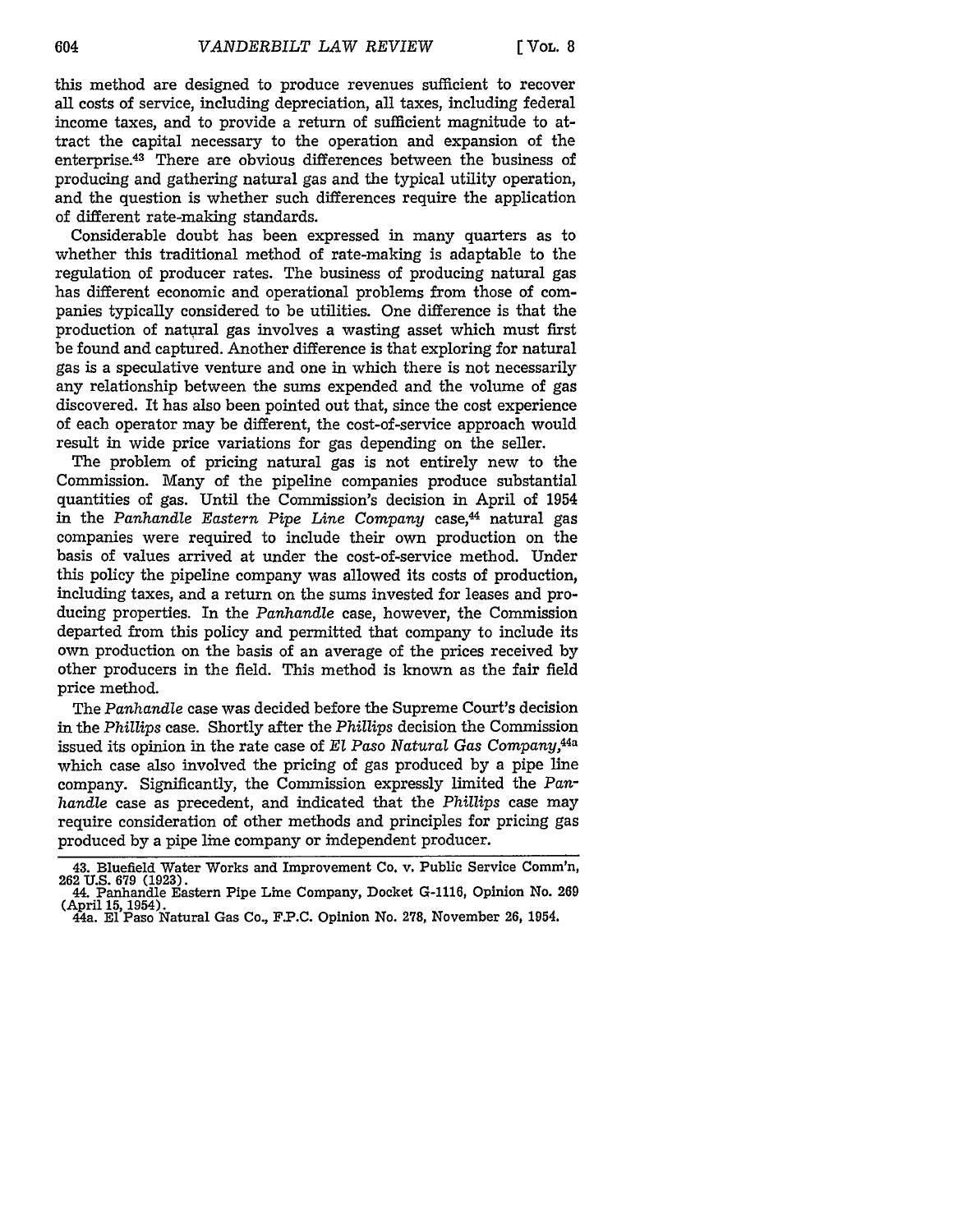In view of the novelty and complexity of the problem of determining the reasonableness of independent producer rates, the Commission instituted a rule-making proceeding (Docket R-142) to consider the methods and principles to be applied in fixing producer rates and invited the comments and suggestions of interested parties. Views were expressed by producers, pipeline companies, local distributing companies and some state and local agencies. Public hearings were held in the early part of January but the Commission has not to date announced the rate policies it will follow.

The producers advanced the view that the Commission should accept the contract prices, including the effect of automatic escalation, as prima facie proof of the reasonableness of the rates, and, therefore, should permit the contract prices to become the lawful rates. Under this theory anyone desiring to test or challenge a rate change would be required to proceed by complaint action under Section 5 (a). This theory is based on the contention that natural gas is a commodity and that as such its price should be regulated only by the operation of supply and demand. It was contended that the contracts between producers and pipeline companies are negotiated at arm's length and that the interplay of competitive forces should determine the producer prices. This approach to the problem would require that the Commission permit producer price changes to become effective without suspension. The rather active use by the Commission of its suspension powers, however, is rather clear indication that this proposal will not be accepted as a principle of general application.

Only a handful of distributing companies participated in the R-142 proceeding. By and large, their position was that producer prices should be designed to protect natural gas in the retail markets from price competition from other forms of fuel. They were concerned that natural gas may be priced out of the market, particularly along the eastern seaboard where fuel oil prices are most favorable and in coal producing areas, by the uncontrolled advance of producer prices. The distributors uniformly objected to the automatic escalation clauses, particularly those of the favored-nations type. Generally speaking, they also took the position that the cost-of-service approach was not suitable for the regulation of producer rates, primarily on the asserted grounds that it is not feasible and would tend to discourage an adequate rate of exploration.

The distributing companies are justly concerned about the effect on their business of continued increases in the price levels of natural gas. For the 1953 heating season the retail price of gas to residential customers in twenty-one cities throughout the country was equal to or greater than fuel oil or coal. Moreover, in thirteen additional cities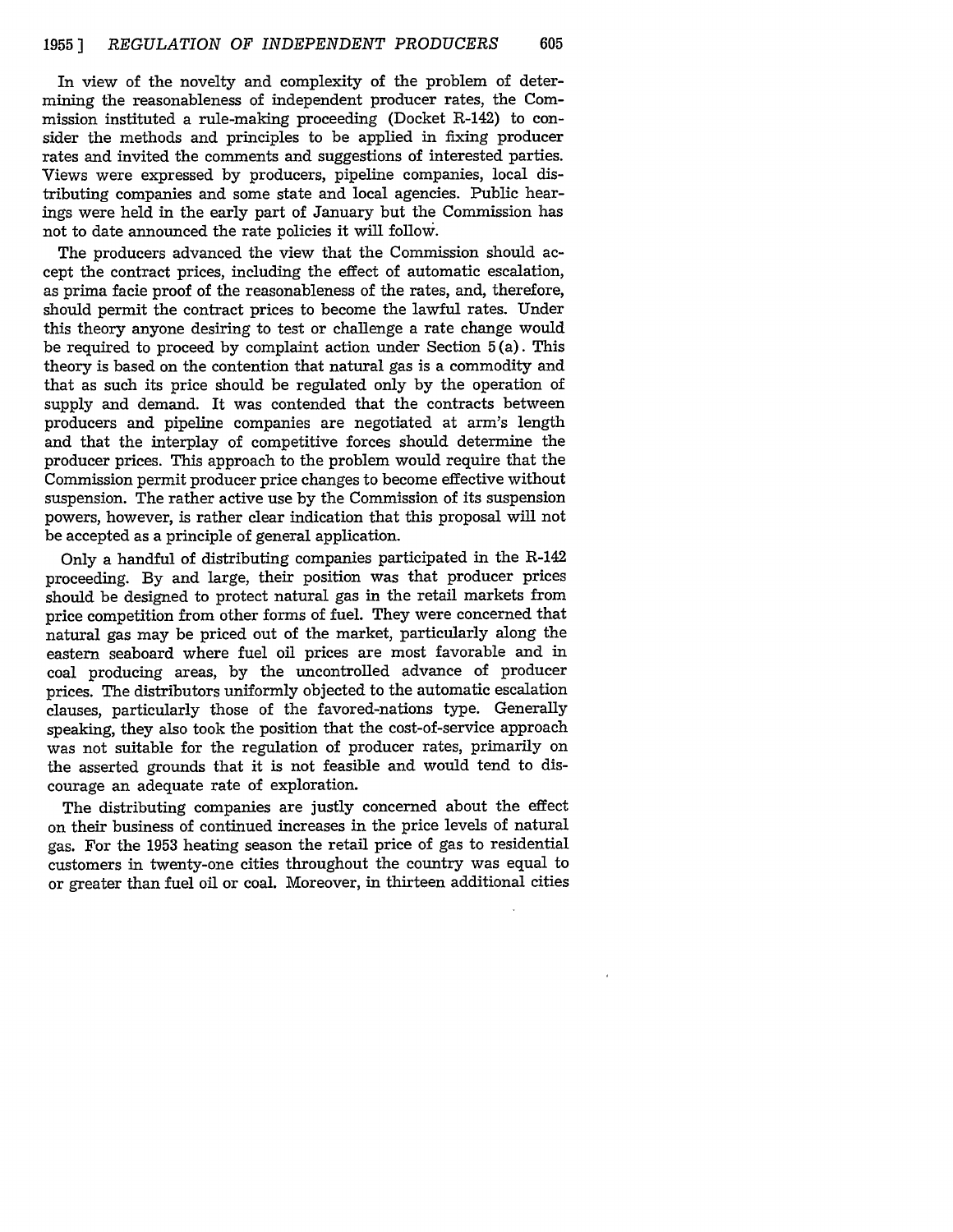the price of natural gas was within **15%** of the nearest competitive price.<sup>44</sup> b

There is considerable doubt, however, about both the legality and feasibility of the regulatory criterion suggested **by** the distributing companies. The standard of the competitive ceiling does not necessarily have any relationship to the statutory standard that rates be just and reasonable and not preferential or discriminatory and does not assure compliance with the provisions of Section **5** (a) of the Act that rates shall be the lowest reasonable rates. Moreover, this suggestion also has practical difficulties due to the fact that the interstate pipelines serve large geographical areas and there is no uniformity in the prices of the competing fuels throughout the territory served **by** any given pipeline company. Take, for example, the system of Tennessee Gas Transmission Company, which runs from the southwest producing fields through Mississippi, Tennessee, Kentucky, with one branch going through Ohio, Pennsylvania, and New York State to Buffalo, then east to Massachusetts, and with another branch going into West Virginia with service projected to the New York City area. In addition, Tennessee supplies large volumes of gas to other pipeline companies for resale **by** them in other areas. It is difficult to see how the standard of competitive prices in the retail markets can serve as a basis for fixing the producer rates to Tennessee.

The Public Service Commission of Wisconsin, which was the moving party in the *Phillips* case before the courts, the National Institute of Municipal Law Officers and several large cities urged that the producer rates should be regulated on the cost-of-service-rate base approach. The General Counsel of the Commission, while not urging this method as the sole standard of regulation, stated that it should be given serious consideration. In support of its use he stated that the validity of this method depends upon the importance of capital in the enterprise. He pointed out that in the electric and gas industries the ratio of total assets to sales is about 3.64 to **1** and for crude oil and natural gas production about **1.5** to **1.**

**A** variety of other suggestions was made, including the setting of uniform field prices, producer prices based on uniform rates **by** retail areas and fair field prices along the lines of the *Panhandle* case. The Commission has not as yet issued any statement of policy indicating what methods and principles it may adopt, and to date no hearings have been held in any producer rate case and the Commission, therefore, has had no occasion to express its views in a formal opinion, since no rate cases have been concluded.

The broad public interest is concerned not only with rates but

<sup>44</sup>b. Based on data collected **by** Independent Natural Gas Association.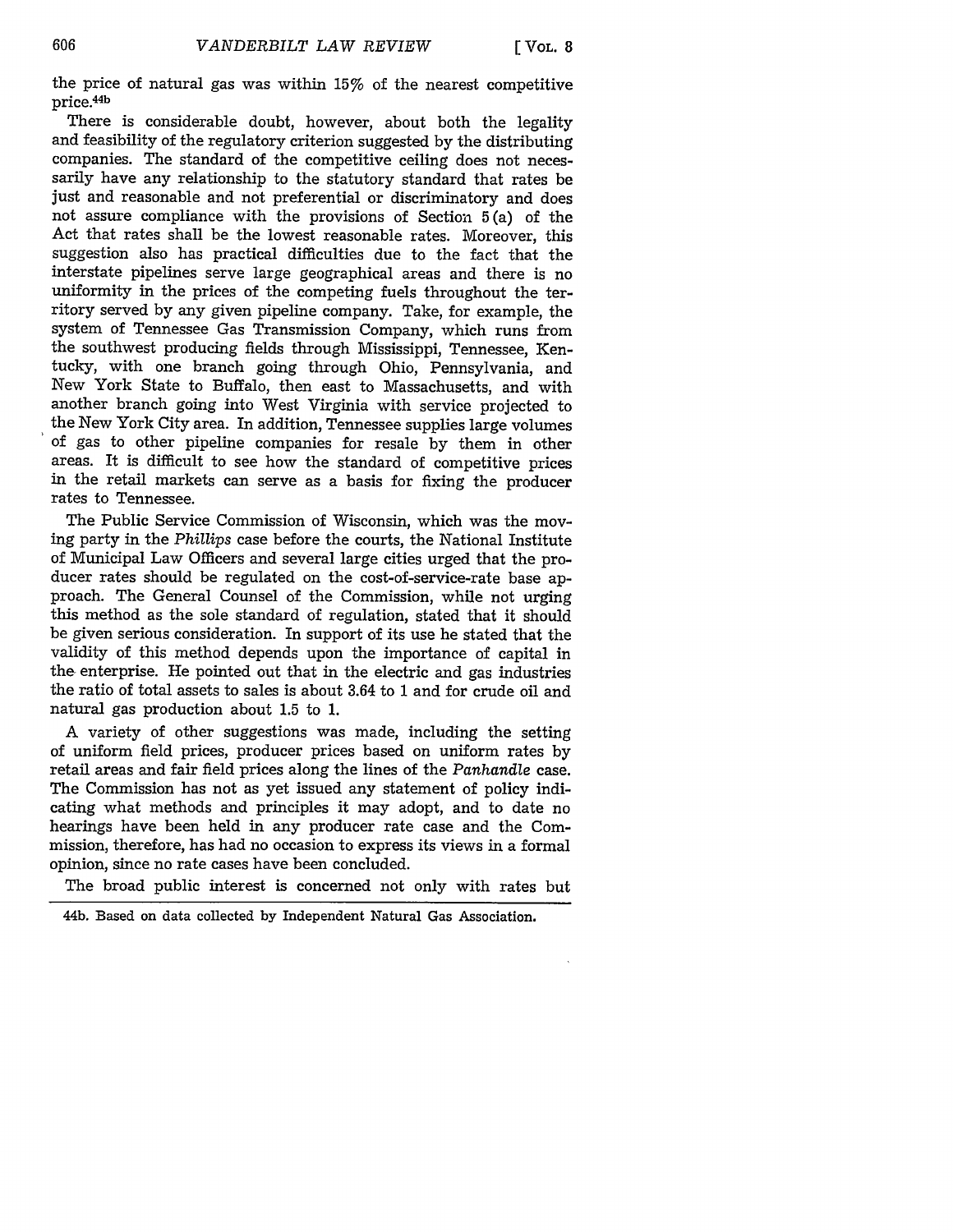also with the maintenance of adequate supplies for the future. The principles of regulation must serve both of these objectives. The producer rate structure must provide an incentive for the higher level of exploration required to meet the large and growing public demands for natural gas. The heart of the problem is how the necessary incentive can be measured and translated into price. The incentive required to encourage a high rate of exploration is a problem in economics which can be resolved only on the basis of all relevant facts. The difficulty at the threshold of regulation is that such facts are not available.

The close relationship between the discovery and production of oil and gas has an important bearing on the question of gas supplies. Exploratory activity for natural gas is closely intertwined with the search for oil. Although some gas exploration is undertaken independently, gas discoveries are largely made incidental to exploration for oil. In the five years, 1949-53, gas wells accounted for about  $12\%$ of total oil and gas wells completed. As of January 1, 1954, there were about 68,000 producing gas wells as against over 500,000 producing oil wells. Although the volume of gas produced from gas wells has been increasing in the last few years at a somewhat faster rate than the volume of gas produced from oil wells, the later still comprises onethird of the total natural gas produced.

It appears from available data that oil companies and other large producers produce perhaps three-fourths of the total natural gas produced, other than that produced by pipeline companies. Despite the dominant position of the oil industry in the production of gas, published reports for thirty-five leading oil companies indicate that as of December 31, 1953 the gross investment of these companies in property, plant and equipment assigned to natural gas production totalled \$240,000,000, or about 2% of the total of such investment in oil and gas production combined. For 1953 the sales revenue from natural gas for these companies totalled \$459,000,000, or about two per cent of the total sales revenues of these companies. These thirty-five companies accounted for over 85% of United States crude oil production in 1953.

To the extent that gas is discovered as part of the exploration for oil, gas discoveries will continue to be made as long as there is exploration for oil. Although this basic fact tends to insure a high rate of exploration, it does not on the other hand justify a depressant public policy on natural gas prices. Natural gas prices must be reasonable, in light of all the circumstances.

With the passage of time since the hearings in the R-142 rule-making proceedings, it is becoming increasingly doubtful that the Commission will promulgate any general rate-making standards. Under these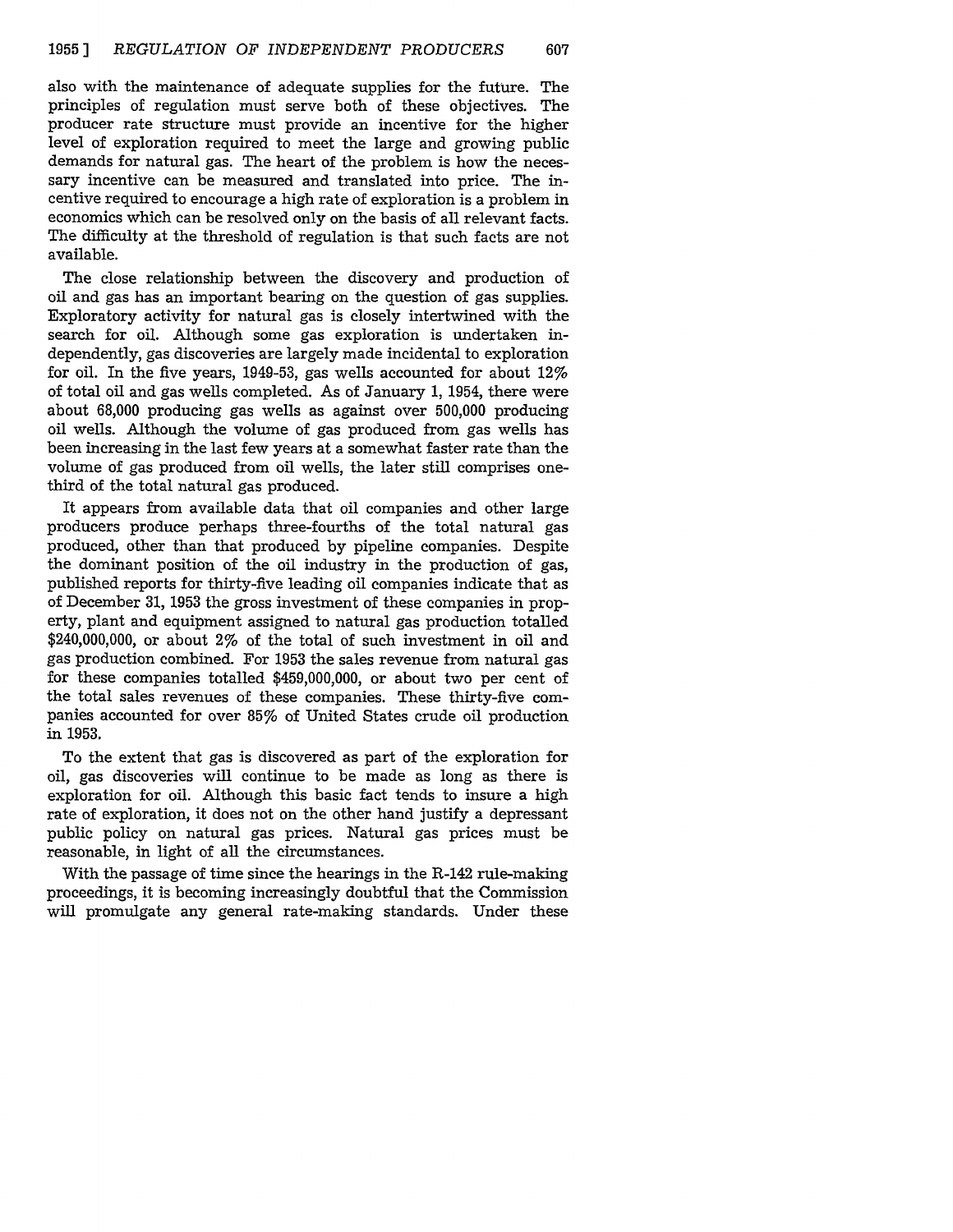circumstances, the regulatory standards will evolve through the decisional process. At best this method is slow, particularly on such a frictional issue as rates, and several years may elapse before the governing body of law is fully developed. The problem is aggravated by the wide variety of interests and arrangements between producers which characterizes the oil and gas industry. This is troublesome, because, under the Natural Gas Act, the individual producer is the unit of regulation, and rates must therefore be just and reasonable with respect to each sale by each producer.

The scope and magnitude of the regulatory problem may be appreciated when it is recognized that the *Phillips* case may bring five to seven thousand producers under regulation. Although most of this great number are small operators and collectively do not account for a substantial portion of interstate sales, their transactions and activities must conform to the standards of the act. This situation emphasizes the need for a method of regulation, regardless of the standards applied, which would eliminate the necessity of considering the transactions of the small producers on a "case" basis. The administrative burden of dealing with such a large number of producers well may direct the course of regulation to a field-wide basis with adequate safeguards for both disaffected producers and consumers to challenge the field rate as it applies to individual producers. Such a method of regulation would recognize the basic fact that, even without regulation, the small producer is governed by the prices prevailing in his field.

#### LEGISLATIVE EFFORTS To EXEMPT PRODUCERS FROM **REGULATION**

Federal regulation of any phase of the oil industry has always been a hot political issue. Federal regulation of independent producers of natural gas is no exception. The oil industry reacted quickly and sharply to the Supreme Court's decision in the Phillips case and has set as its goal the enactment of legislation expressly exempting the activities of producers from the Natural Gas Act. In the past, even before the Phillips case, strong efforts were made by the oil industry to obtain exemptive legislation to obviate the possibility that independent producers might be held subject to the Natural Gas Act by judicial interpretation. It will be remembered that the Kerr Bill, which followed several earlier unsuccessful legislative efforts, was passed by the 81st Congress only to be vetoed by President Truman.45

Now that regulation is a certainty and not a probability, the oil industry has renewed its legislative efforts.

The political climate would appear to be rather favorable for exemptive legislation. The issue is not one of party and finds both sides of the Congress divided on the question. However, the leader-

<sup>45.</sup> **96 CONG. REc. 5368** (April 18, 1950).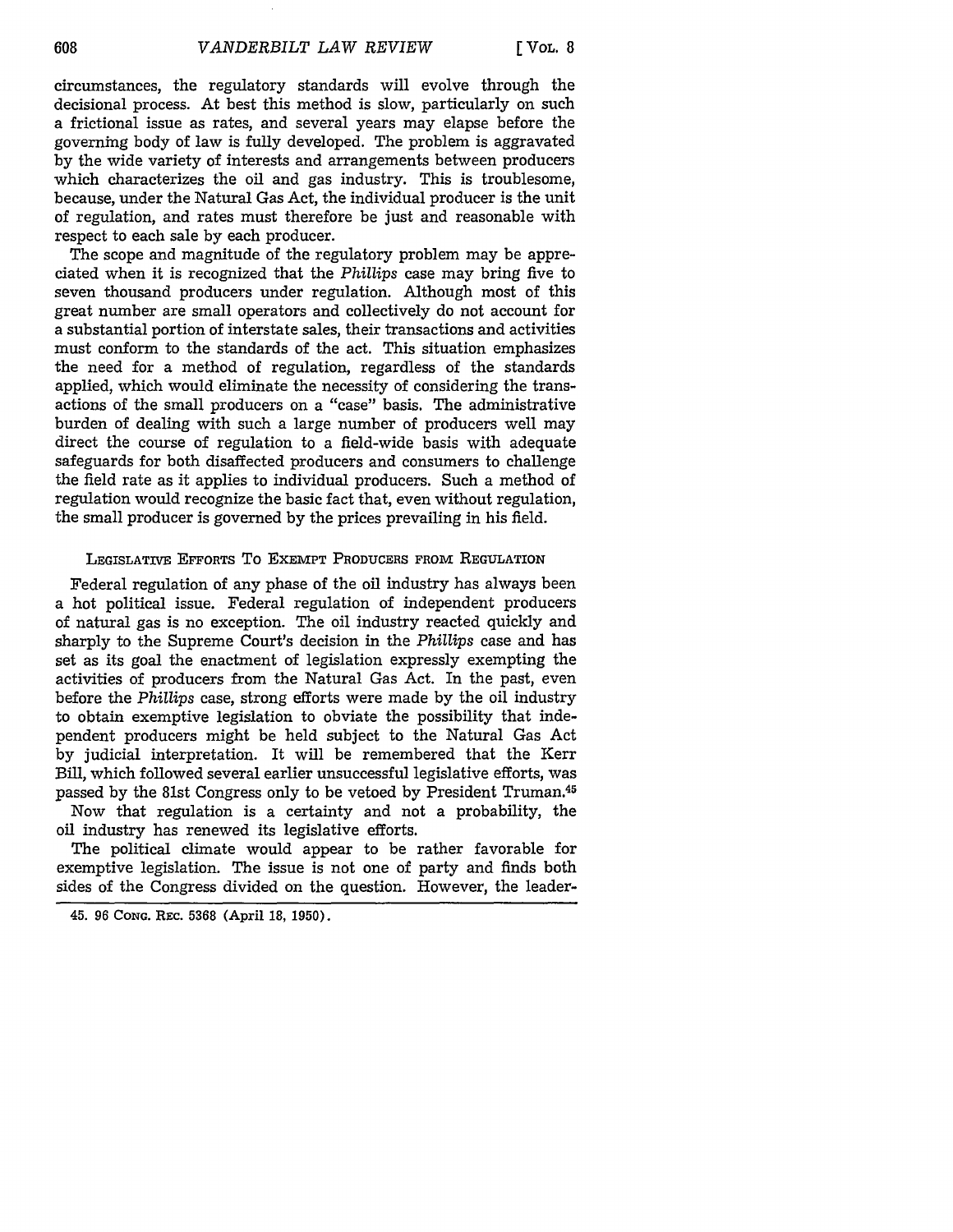ship of both houses appears to be sympathetic. It also appears that the legislation may have substantial support in the administration.

There does not appear to be any comparable cohesion among those expected to oppose the legislation. General understanding has it that the large pipeline companies are supporting exemptive legislation. The position of most of the local distribution companies has not yet been made clear. There undoubtedly will be opposition to exemption from the large consuming states, but it does not appear that there will be any organized participation by these groups.

#### *Proposed Legislation*

Several bills have already been introduced in the 84th Congress to exempt independent producers from federal regulation.<sup>46</sup> Two bills have also been introduced in the House at this session expressly requiring the Commission to apply actual legitimate or original cost standards in fixing producer rates.<sup>47</sup> A similar bill has been introduced in the Senate.48 All of these bills have been referred to the Committees on Interstate and Foreign Commerce.<sup>48a</sup>

It is understood that of the various measures proposing an exemption for independent producers, the Harris Bill is the one which has the organized backing of the oil industry.

This bill, a copy of which appears as Appendix "A" hereto, would achieve the exemption of independent producers from federal regulation by adding to Section 2 of the Natural Gas Act definitions covering "transportation of natural gas in interstate commerce" and "sale in interstate commerce of natural gas for resale." These terms would be limited to transportation and sales occurring after the gas has been received into the facilities of an interstate pipeline. Under these definitions the sales by processors, such as Phillips, to the interstate transmission companies, and all sales prior thereto, would be exempt, as would all transportation involved in moving the gas to the interstate transmission facilities.

Although the bill would remove all jurisdiction over independent producers, it would grant the Commission certain express powers with respect to the prices paid by pipeline companies to such unaffiliated producers. Under this provision, the Commission would be required to limit the cost a pipeline company could include as

<sup>46.</sup> H.R. 3703, 84th Cong. 1st Sess.; H.R. 3902, 84th Cong. 1st Sess.; H.R. 3940, 84th Cong. 1st Sess.; H.R. 3941, 84th Cong. 1st Sess.; H.R. 4214, 84th Cong. 1st Sess.; H.R. 4560, 84th Cong. 1st Sess.; H.R. 4675, 84th Cong. 1st Sess.<br>47. H.R. 3490, 84th Cong. 1st Sess.; H.R. 3616, 84th Cong. 1st Sess. (1955).<br>48. S. 1248, 84th Cong. 1st Sess. (1955).<br>48a. Subsequent to th

troduced in both the House and the Senate. Among such bills were those sponsored by the coal interests which, generally speaking, provide for continuing regulation of the independent producers of natural gas and the adopti rate standards and levels which would protect the coal industry from severe price competition by natural gas.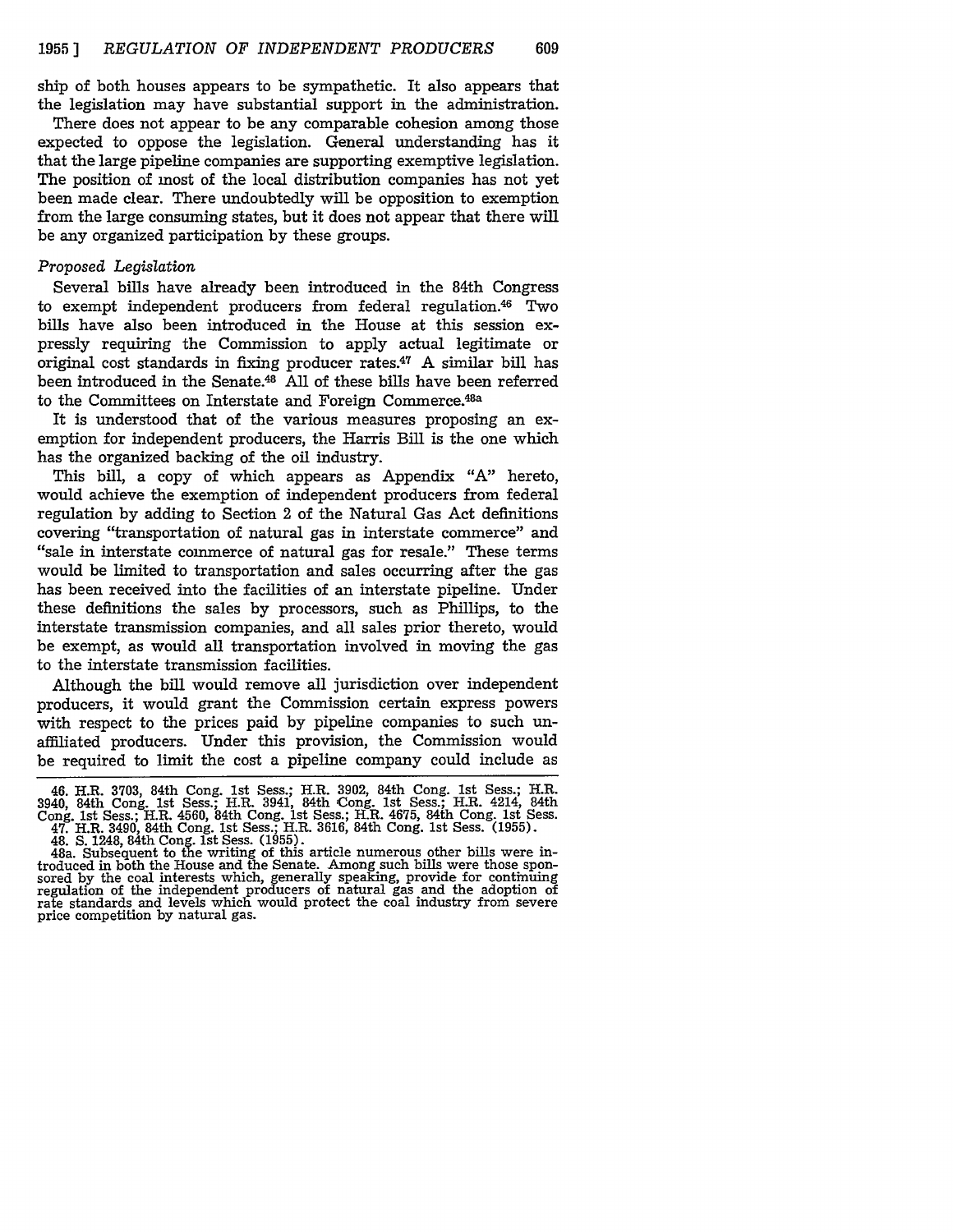an expense in a rate case, where the rate increase is based in whole or in part upon any new or renegotiated contract, to the reasonable field market price. In determining such reasonable market price the Commission would be required to consider the effect of the contract upon the assurance of supply and the relationship of the contract price to existing or future market field prices. Although the full import as a regulatory standard of the reference to future prices and supplies is far from clear, it seems designed to give some measure of legislative recognition-albeit an uncertain measure-to the contractual escalation provisions.

Section 5 of the Act would also be amended expressly to provide that the Commission shall allow a pipeline company to include gas produced by it or purchased from an affiliate at the reasonable field market price. With respect to gas produced by pipelines or purchased from an affiliate, the amendment liberalizes and goes far beyond the policy of the Commission enunciated in the *Panhandle Eastern Pipe* Line *Company* case.49 In that case, the Commission permitted Panhandle to include its own production and that purchased from affiliates on the basis of an *average* fair field price. This was a sharp departure from the principle of pricing such gas on the rate base-cost of service method, which had been followed since the earliest days of administration under the Act. In the proposed legislation, there is no mention of average field price and the use of the words "reasonable market price" would seem to refer to current market prices.

The Harris bill would also amend Section **7** of the Natural Gas Act, dealing with the issuance of certificates of public convenience and necessity. Under this amendment, the Commission shall not grant an application for a certificate in the event the prices to be paid for gas under the gas purchase contract supporting the application is greater than the reasonable field market price. It cannot be determined from this language whether the Commission would be limited to current market prices or would have to take into account probable future market prices as it would be under Section 2 (b) of the Harris bill.<sup>50</sup>

<sup>49.</sup> FPC Docket G-1116, Opinion No. 269 (April 15, 1954).

<sup>50.</sup> Since the writing of this article extensive hearings have been held on the various proposed measures by both the House and Senate committees and each committee has reported out substantially identical bills, which are amended versions of the original Harris Bill. The bill passed by the House Committee is H.R. 6645 and the Senate Committee version is S. 1853. The bills, as reported out of committee, retain the exemption of independent producers as reported out of committee, retain the exemption of independent producers from the Natural Gas Act, but expand the provisions of the original Harris Bill giving the Commission jurisdiction over the prices paid by pipe line companies to producers. The jurisdiction of the Commission is extended to rate increases based on escalation clauses in contracts ante-dating the amended legislation. In its original version, the Harris Bill subjected to the Commission's jurisdiction only escalation provisions in contracts executed or renegotiated after the effectiveness of the amendatory legislation. Under the amended version, the Commission shall determine whether the price as increased by the contractual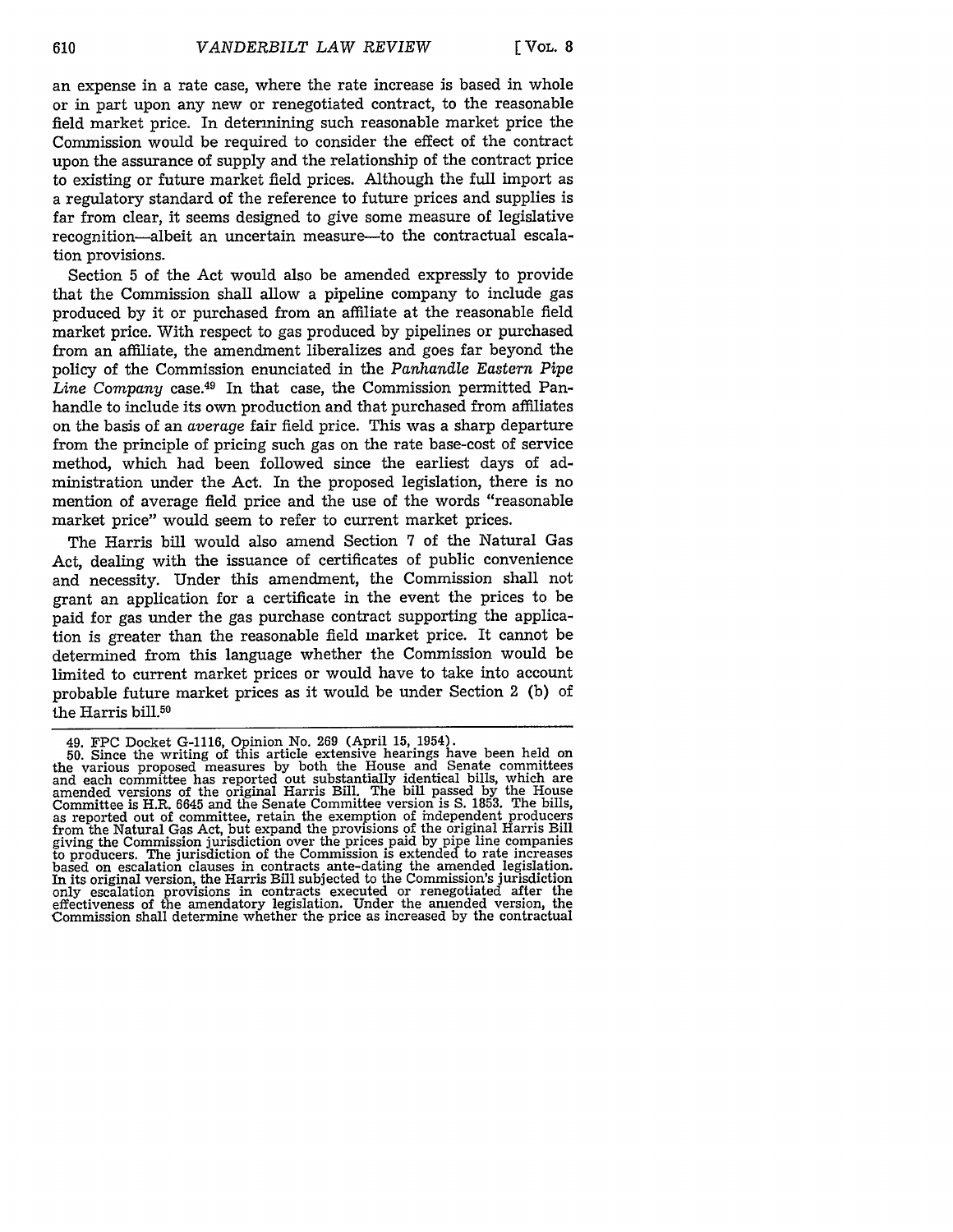# *The Cabinet Report* on *Energy Supplies and Resources Policy*

As part of the legislative picture, reference must be made to the *Report of the Advisory Committee* on *Energy Supplies* and *Resources Policy.* A copy of that report as it relates to natural gas is included as Appendix "B" hereto. This Committee was established by the President on July 30, 1954, shortly after the Supreme Court's decision in the *Phillips* case. The director of the Office of Defense Mobilization was designated as chairman and the Secretaries of the Departments of State, Treasury, Defense, Justice, The Interior, Commerce, and Labor, were named as members. They were assisted in their work by a task force of members from industry.

The report of the committee is entirely disappointing. It reached extremely controversial conclusions unsupported by any presentation of the facts and data which presumably it considered. The significance and authority of the report suffer from this lack of documentation.

The report is all the more disappointing, because it held out the prospect that this high-level committee would serve the important function of bringing together a great amount of data scattered throughout the various Government departments and agencies and evaluating and synthesizing this mass of data into an objective and meaningful presentation. This would have been a contribution worthy of such a committee and helpful to the legislative process.

The official status of this report is equivocal. By virtue of its release by the White House the initial impression was that it was a report *by* the President, or that it at least had his sponsorship. In the face of Congressional and public protests which followed the release of the report, the White House indicated that this was a report to the President, that he had not as yet given it his support, and that the President would consider the matter from the standpoint of its effect on consumer interests.

The report stated that the problem of natural gas regulation was

escalation provision is the reasonable market price of the gas at the delivery point and the pipe line company may charge as an operating expense only the reasonable market price as determined by the Commission.<br>Another provision in the amended bill creates a procedure for determining,

with respect to new or renegotiated contracts, whether the price to be paid<br>thereunder is the reasonable narket price. After such determination is made<br>by the Commission, the pipe line company shall thereafter be allowed t by the Commission, the pipe line company shall thereafter be allowed to charge<br>as an operating expense for rate purposes the reasonable market price of the<br>purchased gas, as thus determined. This provision is designed to p

be exempt from direct regulation. As of mid-July, neither the House nor Senate bill had been brought to the floor. If Congress holds to its scheduled adjournment by August 1, it would appear doubtful that legislative action on this measure can be completed at this session of Congress.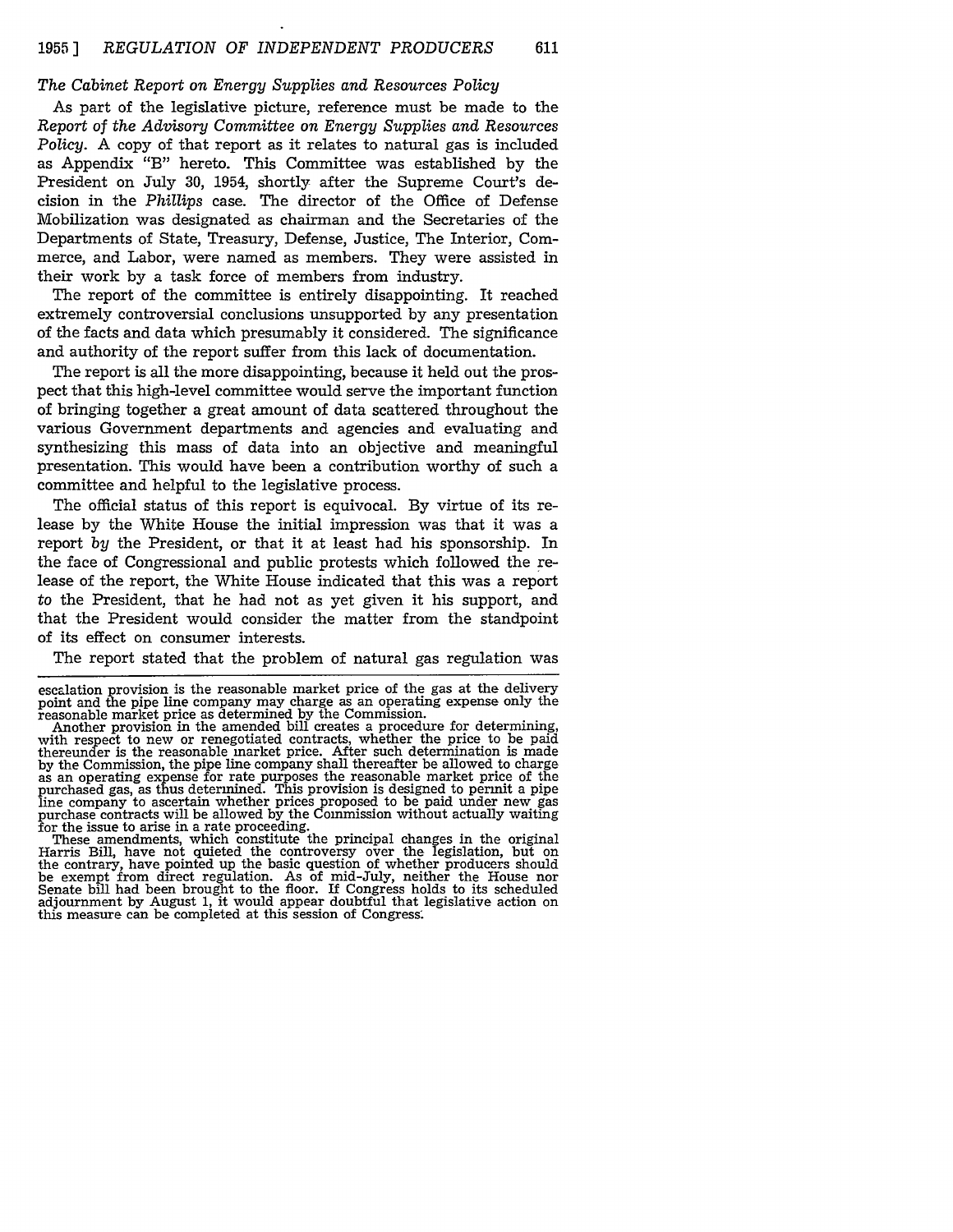"approached from the viewpoint of assuring adequate supplies and the discovery and development of additional reserves to support such supplies, in the interests of national defense, and expanding domestic economy, and reasonable prices to consumers." The report in its entirety, however, does not measure up to this objective premise.

In the single paragraph devoted to independent producer regulation, it expressed itself in favor of sound conservation practices and noted that the area of conservation management is under the jurisdiction of state conservation commissions. The further view was expressed that "the Federal Government should not control the production, gathering, processing or sale of natural gas prior to its entry into an interstate transmission line." This was said to be necessary "in the interest of a sound fuels policy and the protection of the national defense and consumer interests by assuring such continued exploration for and development of adequate reserves as to provide an adequate supply of natural gas."

The committee considered its natural gas policy as a segment of an overall national fuels policy. It stated that "The basic principle regarding the regulation of natural gas and the use of alternative energy sources should be as far as possible that of free choice by the consumer and free and fair competition among suppliers."

Although the Harris Bill and companion legislation substantially adopt the policies set forth in the Cabinet report, it is doubtful that the report will be of much assistance in the legislative process. In failing to support its policy conclusions with basic facts and considerations, it is unlikely to be found persuasive by those members of Congress not already committed to the views expressed therein. The chief significance of the report—and perhaps its purpose—is as an instrument of broad political strategy. The issuance of the report was immediately followed by the introduction of the Harris Bill and the announcement of the House Committee of hearings on the various proposals. It is generally recognized that legislative action, which is largely sponsored by Democrats from the producing states, is awaiting some form of public support from the administration. Apparently, the Cabinet report is the form in which this support is to be announced.

#### **CONCLUSIONS**

The issue before the Supreme Court in the *Phillips* case was whether the interstate sales and transportation by independent producers were comprehended within the Natural Gas Act. There is no doubt about the power of the Federal Government to regulate such interstate transactions, and the only question was whether it had done so under the Natural Gas Act.

The Harris Bill and the other measures proposing an exemption for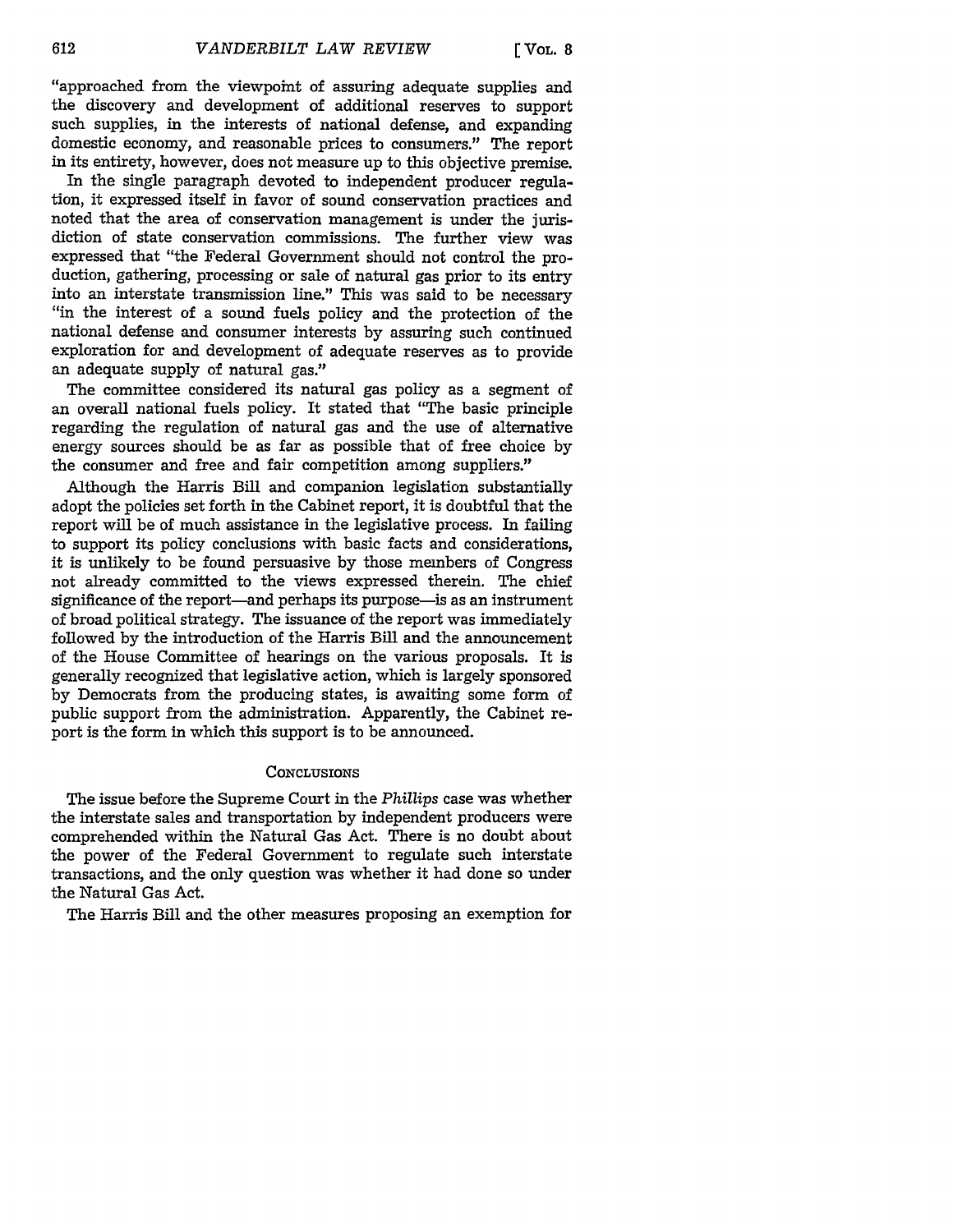independent producers from federal regulation poses the more significant question of whether the Federal Government should exercise its power to regulate the producers. This is a question of basic public policy affecting an industry important to the economy of the country and a major source of the nation's energy requirements. Large stakes are involved for both the industry and the public and in the normal course of events it can be expected that great pressure will be brought to bear on Congress from both sides. In view of the importance of the matter, it is to be hoped, however, that the decision ultimately made will not be a purely political one.

The controversy over whether there should be federal regulation over the prices and services of independent producers is a classic example of the recurring issue in our economic organization of. how much governmental regulation of business there should be. The issue should be resolved not on the basis of inflexible doctrine but on the basis of the requirements of the broad public interest. The legislative objective should be to assure adequate supplies of natural gas at fair and reasonable prices. The real issue before the Congress is whether this objective may best be realized under or outside the scope of regulation. The contending considerations bearing on this issue may be stated as follows:

With the extension of pipelines to practically every nook and cranny of the country, the demands for natural gas have put, and will continue to put, a great pressure on prices. The contractual price structure of the industry has built-in price-increasing provisions (the automatic escalation clauses). In the post-war years the price of field gas has moved from around the 5 cents per MCF level to an area between 15 and 20 cents per MCF. No one knows how high the combination of these factors will raise the price of gas.

Against these facts must be set the contentions of the producers that the maintenance of adequate supplies for the future requires freedom from federal regulation; gas should be permitted to rise unrestricted, except by the limitation of competing fuels, in order that the producers may realize the full economic value of the product; the gas contracts between sellers and purchasers are arrived at through arm's length bargaining and reflect the operation of the law of supply and demand; the various automatic escalation clauses are needed to protect the sellers who must enter into long-term contracts for the disposition of their gas; and, the business of producing gas does not enjoy any monopolistic characteristics of a utility, is otherwise unlike a utility, and utility concepts are not applicable to it.

The problem before the Congress is to determine the merits of these contentions of the producers and to balance such contentions against the public interest in reasonable prices and adequate supplies.